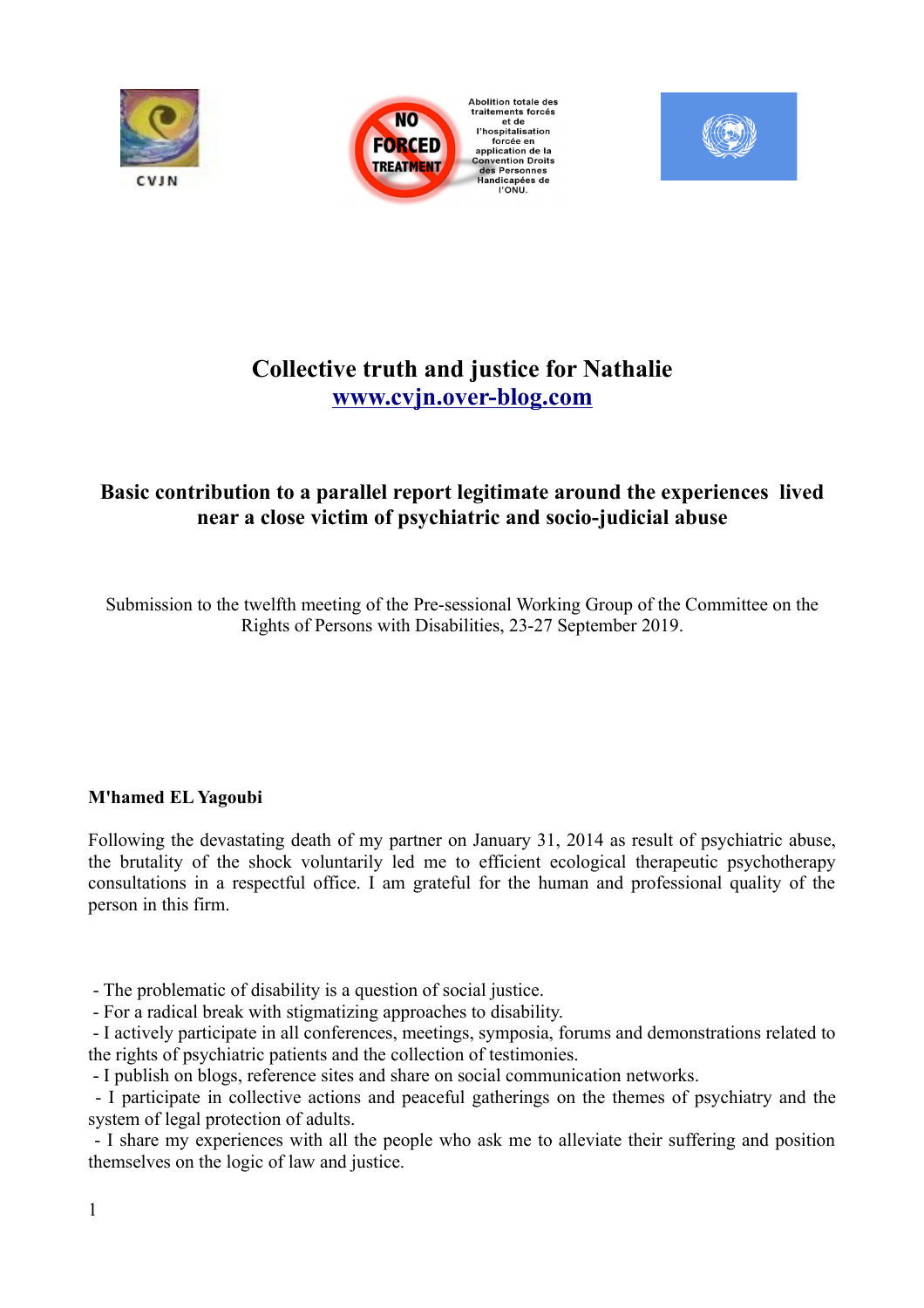



#### **The paradigm of the initial report**

The initial report submitted by France to the United Nations Committee on the Rights of Persons with Disabilities (UN CRPD) pursuant to Article 35 of the Convention, expected in 2012, general distribution16 October 2017, is in accordance with the law of 11 February 2005 which organizes the world of disability in all its variants, emphasizes disability and not interactions with the environment and its spatial and anthropological dimensions. This paradigm is notoriously evident in the approach to psychosocial disability.

#### **Collective Truth and Justice for Nathalie. A whistleblower**

The collective blog Truth and Justice for Nathalie was created in 2015 to share the story of the dramatic sequences of a situation of psychiatric and socio-judicial abuse that ended with the spraying of the victim with imposed psychiatric drug treatments, who died on January 31, 2014 at the age of 43 after many years of suffering and struggle for her basic rights and dignity and after being dispossessed by the system of protection for adults : [http://cvjn.over](http://cvjn.over-blog.com/2016/02/nathalie-texte-explicatif-cvjn.html)[blog.com/2016/02/nathalie-texte-explicatif-cvjn.html.](http://cvjn.over-blog.com/2016/02/nathalie-texte-explicatif-cvjn.html)

 It interacts with social networks and other blogs and professional and informational reference sites of quality such as depsychiatrising, but it keeps its quality as a whistleblower on degrading psychiatric practices and the limitless drifts of guardianship and curatorship logic.

He was at the forefront in organizing the successful visit of Mrs. Catalina Devandas Aguilar, the UN Special Rapporteur and expert and her team to France from October 03 to 13 2017, especially the organization of the historical meeting in Marseille on Sunday, October 08, 2017 during which the collective presented more than 20 people concerned from the region who directly presented their testimonies and written reports in a friendly and original atmosphere, without constraints and without preconditions. This meeting began at 9 a.m. and ended at around 12 p.m., followed by interactions between all those present, men and women, on each other's experiences in dealing with objective and subjective obstacles in a disability situation.

He regularly receives calls for help and assistance from people all over France and Europe to testify about degrading psychiatric practices and about negligence and infantilisation by agents of the adult protection service.

The collective is not subsidized. Despite this, he is under pressure and intimidations, even unexplained threats and hostilities in Marseille to silence him. They come from the professional community, especially from actors who work in the field of psychiatry and its consequences, including some associations that advocate alternatives.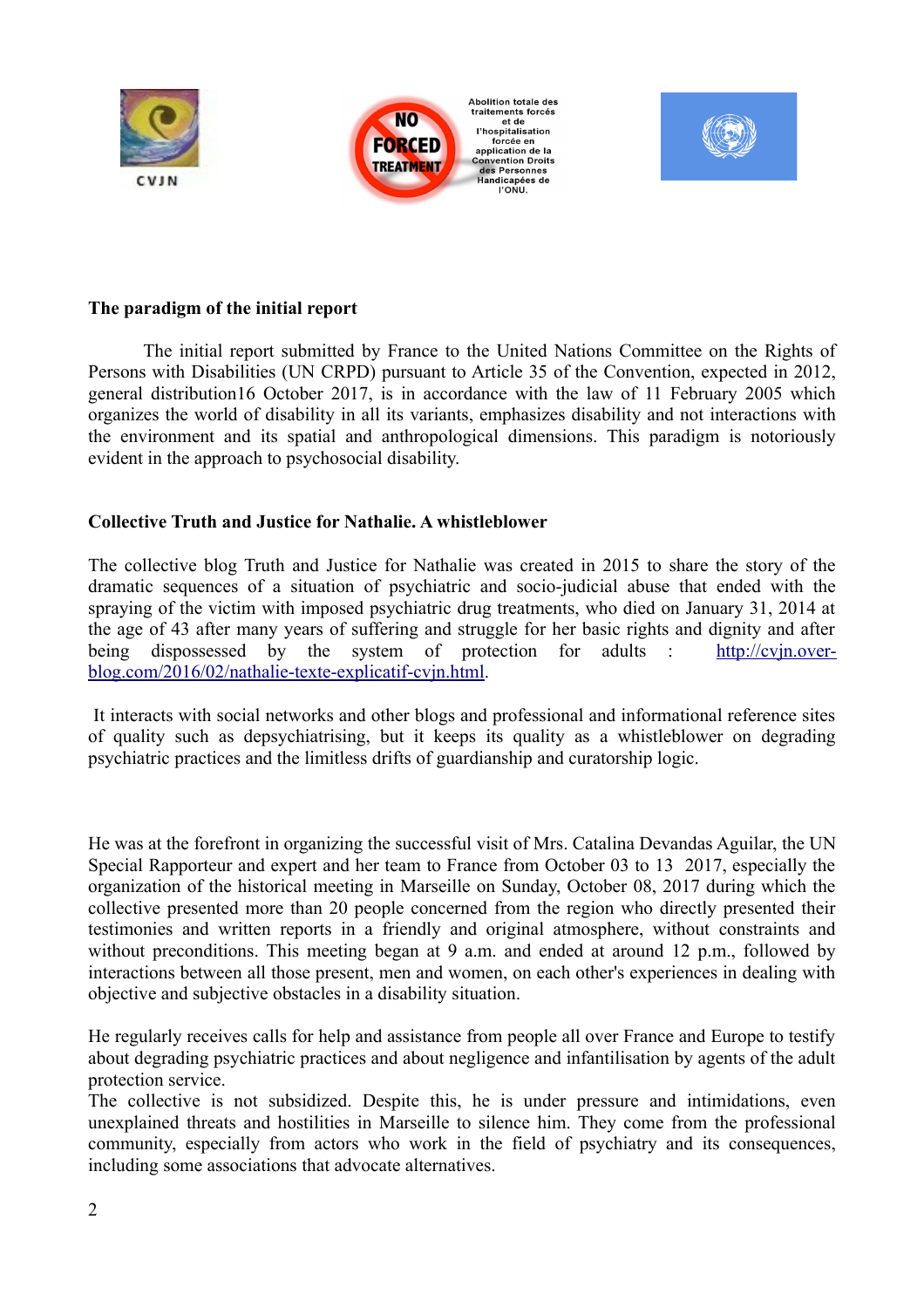





#### **Introduction**

The emergence of the testimonies and writings of countless people on psychiatric practices identified by them as forms of torture and attacks on their psychological dignity and physical and moral integrity, and successive indignations on the functioning of the logic of legal protection of adults translated into measures of guardianship and tutelage, supposed to put them in a safe state, in a State that claims to be a country of human rights and is a signatory or ratifying corresponding international conventions, including the Convention on the Rights of Persons with Disabilities, invites anyone to be concerned about the fate of a considerable proportion of the vulnerable population and to consider the serious facts of degradation and deprivation of rights, widely denounced in these two areas: Psychiatry and guardianship and curatorship.

#### **The transition from total invisibility to asserted and assumed visibility**

Silent speech, public engagement and the visibility and identification of the actors and bearers of these testimonies at a time of social networks and interactions via these networks adapted to the singularities of each person without spatial and temporal constraints have released enormous potential in the affirmation of their existence and their human and civic identity. These networks have allowed spontaneity and reactivity that were not previously allowed, for better or for worse. Certainly, the cries of the heart are read, but also, behind them, the eagerness, anger, passion and desire to be oneself, free and autonomous, recognized and considered in one's difference and similarity and treated independently of the labels of psychiatry of "disability" and those of the system of protection of "powerless/incapable".

It is on behalf of all these people who are victims of inhuman psychiatric practices and abuses heavy with the logic of guardianship and curatorship, men and women, young and adult, dead and survivors, that I put myself in action without personal or professional ambitions to write this parallel report, however modest it may be, to say in the mind of Michael Ignatieff (1986), that the freedom to be human is the ability to care for the needs of others, and in so doing, our humanity is strengthened.

It was in the name of the deceased, Nathalie, who died on 31 January 2014 in Aix-en-Provence at the age of 43, victim of both an involuntary psychiatric hospitalisation procedure from 18 October 2010 to 19 January 2011 with care imposed until the last second of her life, amplified by the serious failure of the strengthened curatorship regime and on behalf of all similar victims, I submit this report in a spirit of trust to the United Nations Committee on the Rights of Persons with Disabilities to call on the French state to address its failure to provide real protection to the vulnerable, especially women. [http://cvjn.over-blog.com/2015/10/dale-nathalie-une-lutte-pour-la-dignite.html;](http://cvjn.over-blog.com/2015/10/dale-nathalie-une-lutte-pour-la-dignite.html)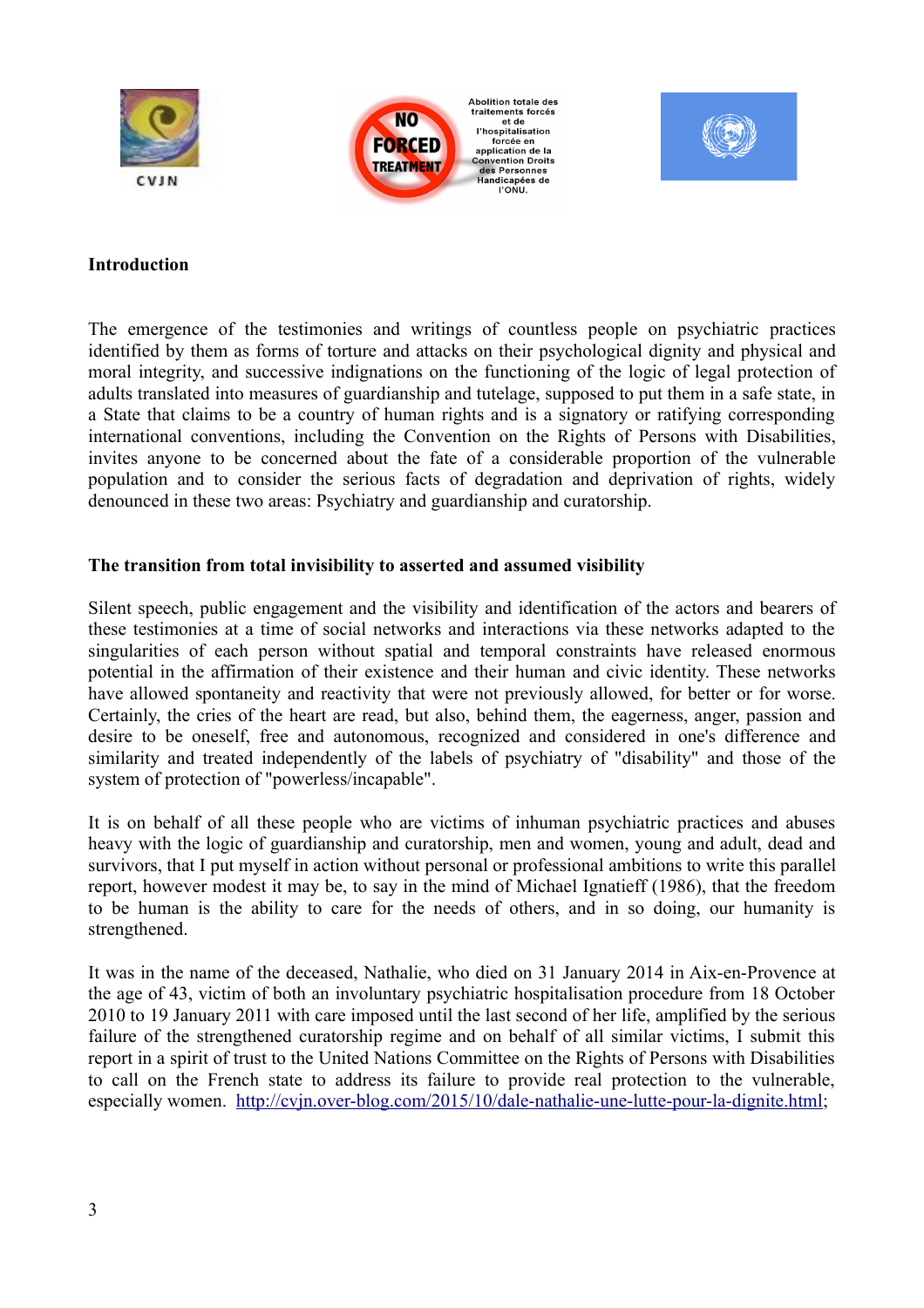





#### **The collective's initiative**

The founder took this initiative to submit elements of the knowledge formatted in this report to the United Nations Committee on the Rights of Persons with Disabilities without any personal or professional ambition. It is not subsidized and does not depend on any social, political or ideological influence. It is simply a space of information and knowledge dedicated to the victim and through her, all victims. It is based on the principles of human rights and the national, European and international conventions on human rights and the rights of persons with disabilities of the United Nations: UN-CRPD. It coordinates with several independent collectives and certain unsubsidized associations that work with victims of both psychiatric abuse and inhuman practices in the world of guardianship and tutelage, which have become out of control.

He accompanies the persons concerned as far as possible in the complex steps to assert their basic rights and interacts with people who suffer, men and women, in a therapeutic strategy centred on language and communication without reference to the syntaxes of psychiatric stigmatization of "mentally and other disabled" and "poweless/incapables" in the language of justice, especially the literature on the legal protection of adults. The collective helps these people to revalue their identity as patients or users by codifying their testimonies, their suffering and their hope to be listened to, recognized and considered as full citizens, equal before the law and the law despite their real or supposed disability.

## **From ignorance to knowledge**

I have moved from ignorance to knowledge of the problems of the situations of people who are victims of forms of denial of their rights and human identity in hospital psychiatric practices in France. This passage was a painful experience while accompanying my partner through the processes and procedures of her hospitalizations in Aix-en-Provence to reduce the injustices that were inflicted on her, and to reduce her worries and anxieties caused by these inhuman measures.

Although I was always a good partner of all the services and hierarchical responsibilities, I had not been able to assess the fortress and the extent of resistance and indifference of all the services concerned, the complaints and reporting and alert reports communicated to all levels of responsibility to remind this group, psychiatry, justice and others, especially the Regional Health Agency (ARS), of the conditions not in conformity with human rights and the principles of life in which all the actors of these services have placed the victim.

An explanatory text on Nathalie's case is two versions: French and English. The link here: <http://cvjn.over-blog.com/2016/02/nathalie-texte-explicatif-cvjn.html>

## **Overview of the initial report**

I come back to the whole of the government's initial report, which I read carefully, to say that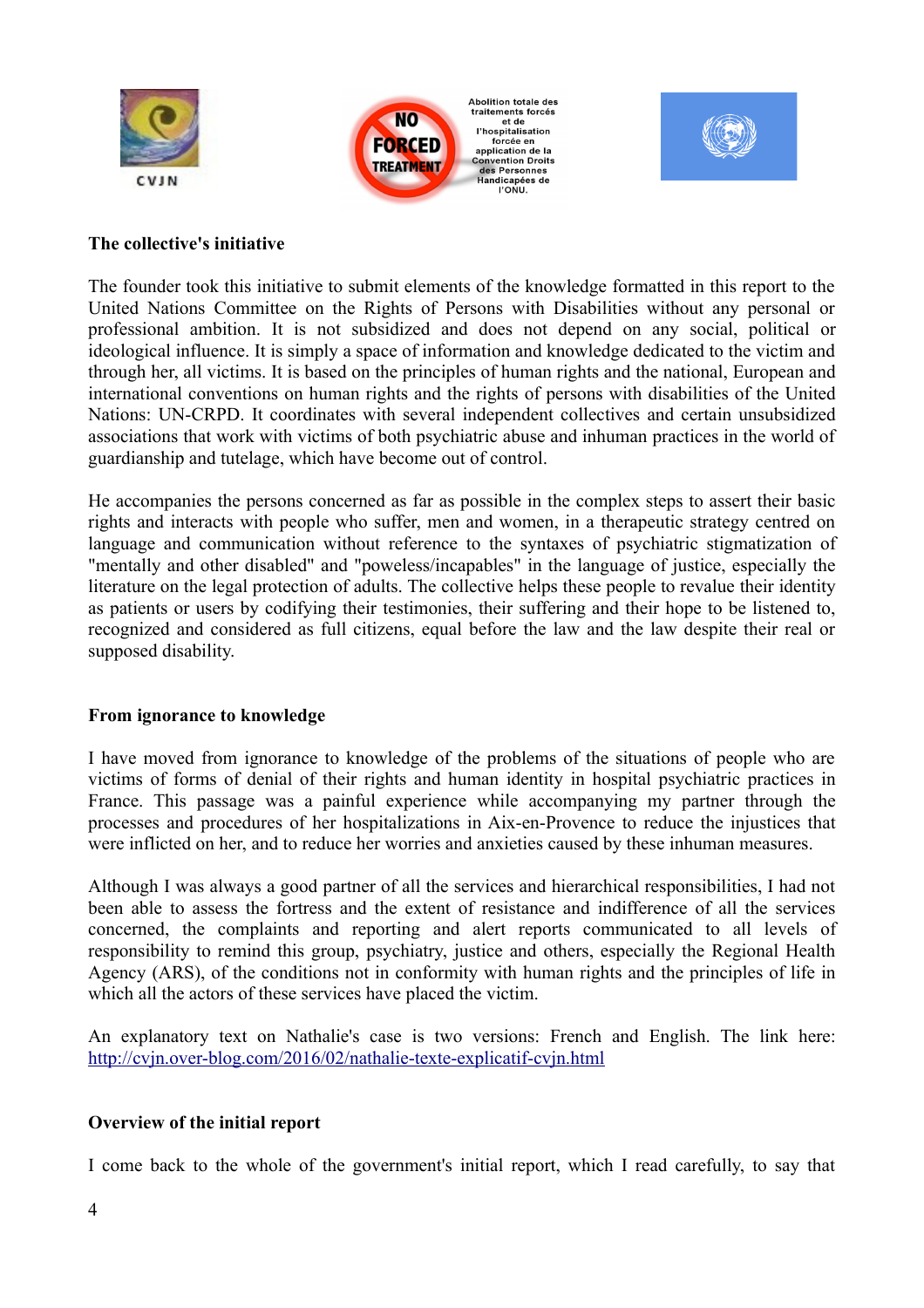





neither the form nor the content correspond to the real and complex facts of the disability world and its needs.

I would move directly to the treatment of the interpretations of the following articles in the initial report, which I believe are undoubtedly important to highlight the profound divorce between discourse and reality, between syntax and semantics, without being able to have time to deal with the others.

\*\*\*\*\*\*\*\*\*\*\*\*\*\*\*\*\*\*\*\*\*\*\*\*\*\*\*\*\*\*

## **Article 10, Article 12, Article 13, Article 13, Article 14, Article 15, Articles 16, Article 17 and Article 19**

I have grouped Article 10 and Article 17 together in view of the proximity of their content.

#### **Overview of these articles**

They are diverted from their original meanings in the UN CRPD, and decontextualized from their scope.

\*\*\*\*\*\*\*\*\*\*\*\*\*\*\*\*\*\*\*\*\*\*\*\*\*\*\*\*\*\*

#### **Article 10 - Right to life in relation to article 17: Protection of the integrity of the person**

"*States Parties reaffirm that the right to life is inherent in the human person and shall take all necessary measures to ensure its effective enjoyment by persons with disabilities on an equal basis with others*." Page 10. UN-CRPD.

The government's initial report maintains ambiguities in these two articles, perceptible from far and wide. The strategy of eugenics towards pregnant women, especially those in psychiatric hospitals, is unquestionable (insdiscutable). I quote here the case of Nathalie during her hospitalization at the psychiatric centre in Aix-en-Provence from January 1 to April 26, 2010. Put in a room on the ground floor, dirty, very dirty. I took her clothes every day to wash them. I called the department myself to get some cleanliness. She was six months pregnant. She was pressured before the birth of the baby on March 30, 2010 at 10am for abortion and also for non-recognition. Her child was abducted immediately after delivery. Ejected from the psychiatric centre on April 26, 2010 without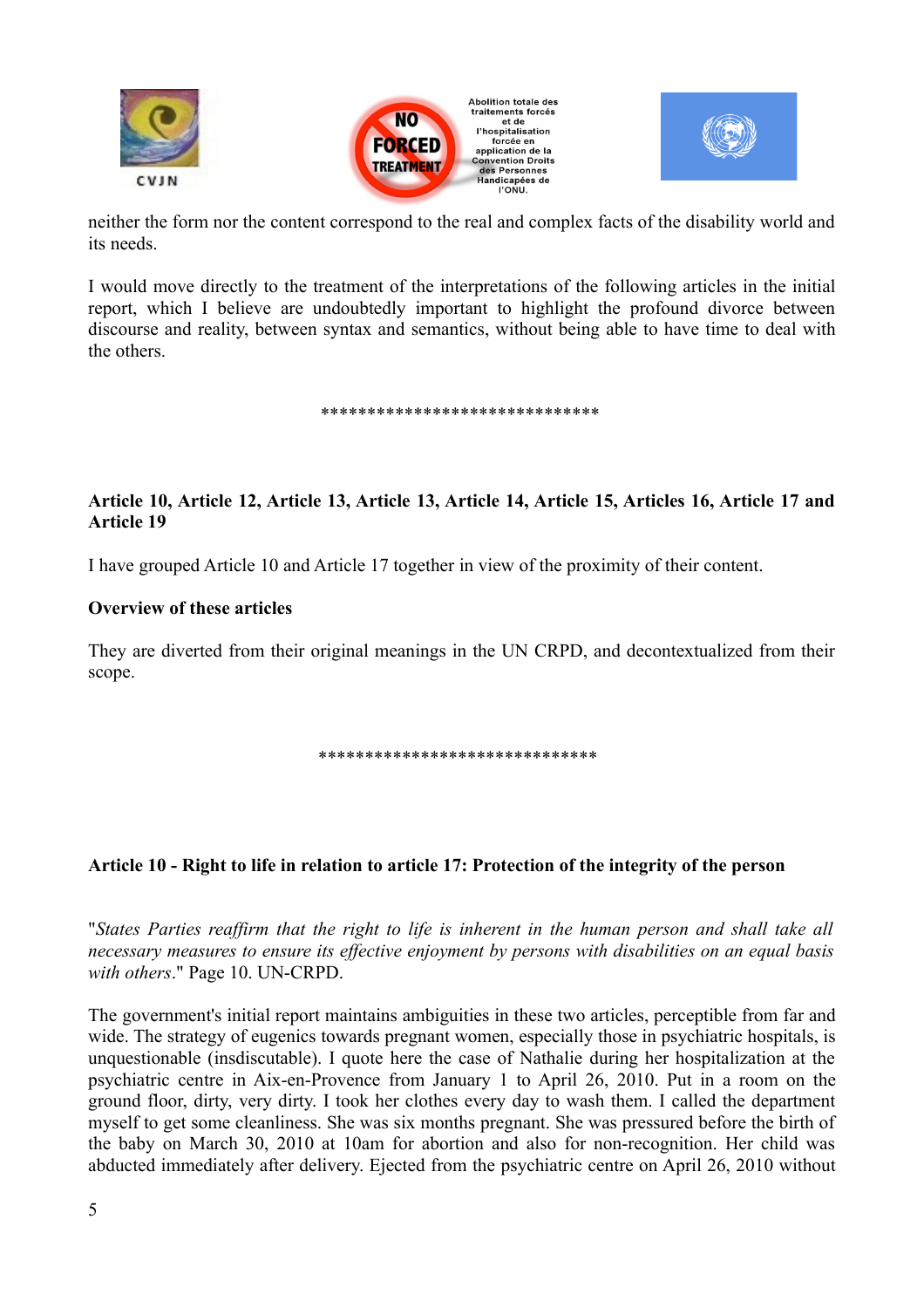





assistance and without resources. Reinforced curatorship on April 08, 2010 without consent. Remained without resources for several months.

It was a deliberate strategy to deprive her of her life by legal and psychiatric means despite my alerts and indignation at all levels of responsibility of the services concerned. Supporting evidence.

Why did the services of this psychiatric centre keep the victim from January 01, 2010 to April 26, 2010, to release her without resources, without any possibility to see her child? Isn't it a serious attack on his life?

## **Recommendations under Articles 10 and 17**

In view of the victim's experience, psychiatric practices towards pregnant women are determined by a devaluing look, deeply influencing diagnoses of supposed disability without any consideration of their actual validity.

1) I ask the Committee to ask the government about psychiatry's indifference to the rights to be a mother and to enjoy this natural quality.

2) I ask the Committee to cite the case of Nathalie.

3) I ask the Committee to inform and remind the government of the degrading and humiliating practices of pregnant women in psychiatric hospitals, regardless of their alleged disability.

4) I ask the committee to remind the Government of France that it is too much to psychiatricize a pregnant woman for "mental" disorders without taking into account the natural psychological effects of pregnancy phenomena in all cultures, societies and even in animal mammals. Scientific research is unanimous on these facts.

\*\*\*\*\*\*\*\*\*\*\*\*\*\*\*\*\*\*\*\*\*\*\*\*\*\*\*\*\*\*

#### **Article 12 - Equal recognition of legal personality**

«1. States Parties reaffirm that persons with disabilities are entitled to recognition everywhere as persons with disabilities." Page 10. UN-CRPD.

## **What does the initial report say about Article 12?**

France's initial report devotes three long pages to the interpretation of this article, from 22 to 24, in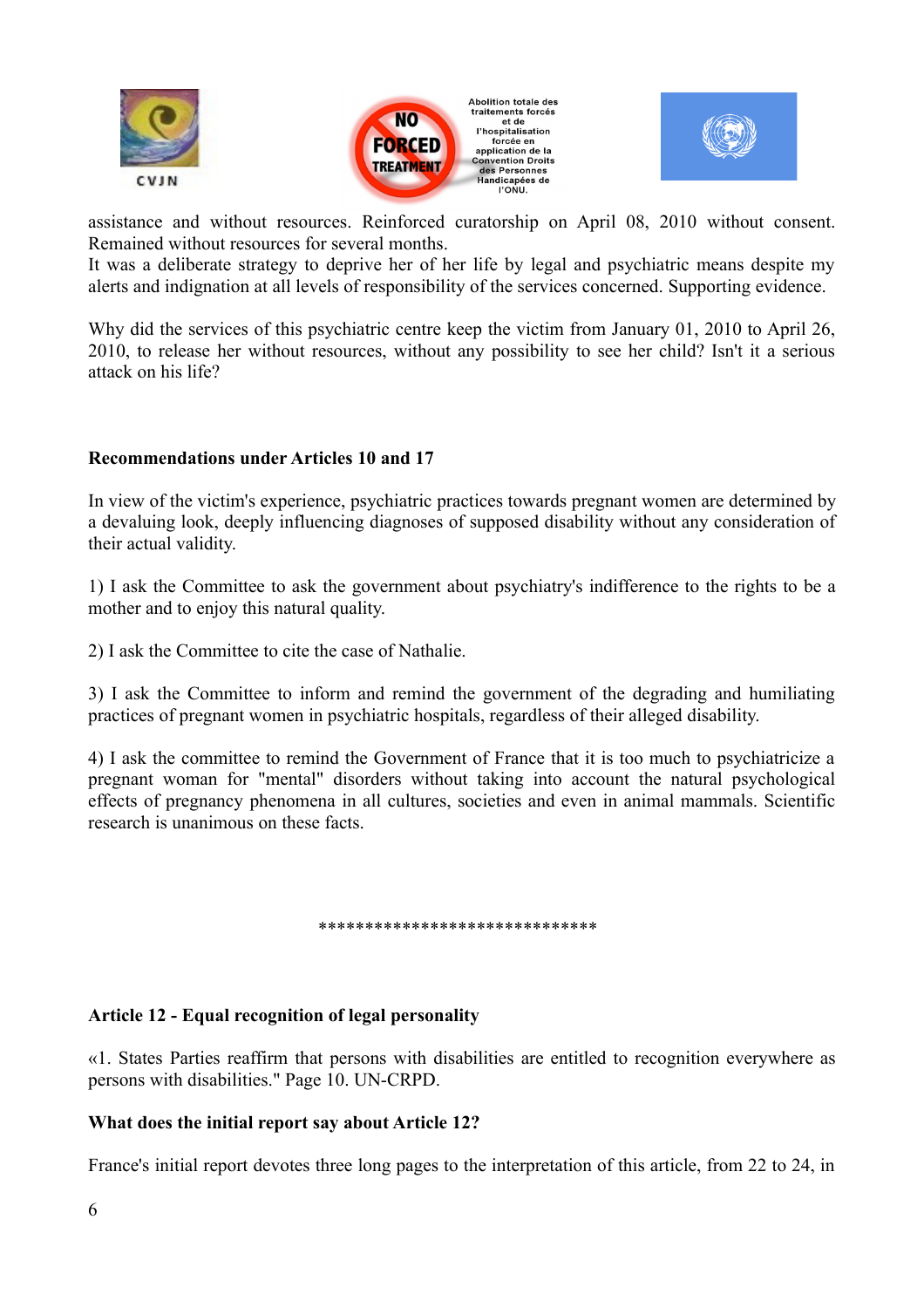





order to create ambiguities in sophisticated technical operations in which the mixture between the principle of protection and the logic of guardianship and curatorship invites any reader, especially persons who have been the subject of these measures, to question the real functioning of this system.

Any living organism, whether animal or plant, human or other, needs a level of protection in its environment over time to perform its natural and anthropological functions.

The ambiguous operations in the distinction between legal personality and legal capacity in the initial report are normative and not real. The initial report on page 21 states: "Legal personality is defined as the ability to hold rights: thus, any person, whether or not he suffers from an impairment of his faculties, whether minor or major, under protective or non-protective measures, is a holder of rights. Legal capacity refers to the ability to exercise the rights of which one is the holder". This normative distinction opens the way for anyone who passes through the psychiatric system in France to be diagnosed in a set of observations and interviews - many psychiatrists speak of interrogations (interrogatoires) - guided by the power of hospital psychiatry of "mental disorders, schizophrenia, cognitive or mental alterations, especially of persons who are victims of hospitalization procedures without consent.

 It is during psychiatric hospitalizations that systematic research is initiated on the patient's social, family and professional life, not to use supports or levers that could take over, but to introduce the patient or user, especially young women, into an invisible process of guardianship in the name of the legal protection of adults. Using his vulnerability and isolation and especially his lack of knowledge about protection measures, presented as a good solution to his situation to incapacitate him for life and not for an accompaniment to autonomy. This is where the psychiatric diagnosis is surreptitiously directed in the direction unwanted by the patient, even without his knowledge or in forms of psychological manipulation, to validate the protection measure, which is transformed by his delegation into a complex associative with the functioning of the company into uncontrollable forms of dispossession, which subsequently deeply obstruct the freedom of the protégé (protected) and generate forms of financial and material insecurity, with worrying and dramatic consequences. This is the least we can say about the failing (défaillant) and inhuman practices of this system of protection delegated to the incompetent without the knowledge of the uncontrolled guardianship judges. The actors in this system, referred to as judicial representatives (mandateires judiciaires), use forms of verbal violence, intimidation and blackmail, or even threats of re-hospitalisation, whenever the protégé (protected) claims his or her rights to money for life.

The initial report states on page 24, point 125: "The judicial support measure (articles 495 et seq. of the Civil Code) also aims to restore a person's autonomy in the management of his resources, when the above-mentioned personalised social system has not enabled him to manage his social benefits satisfactorily and his health or safety is compromised". Wrong. How many protected persons have regained their autonomy? No statistical data.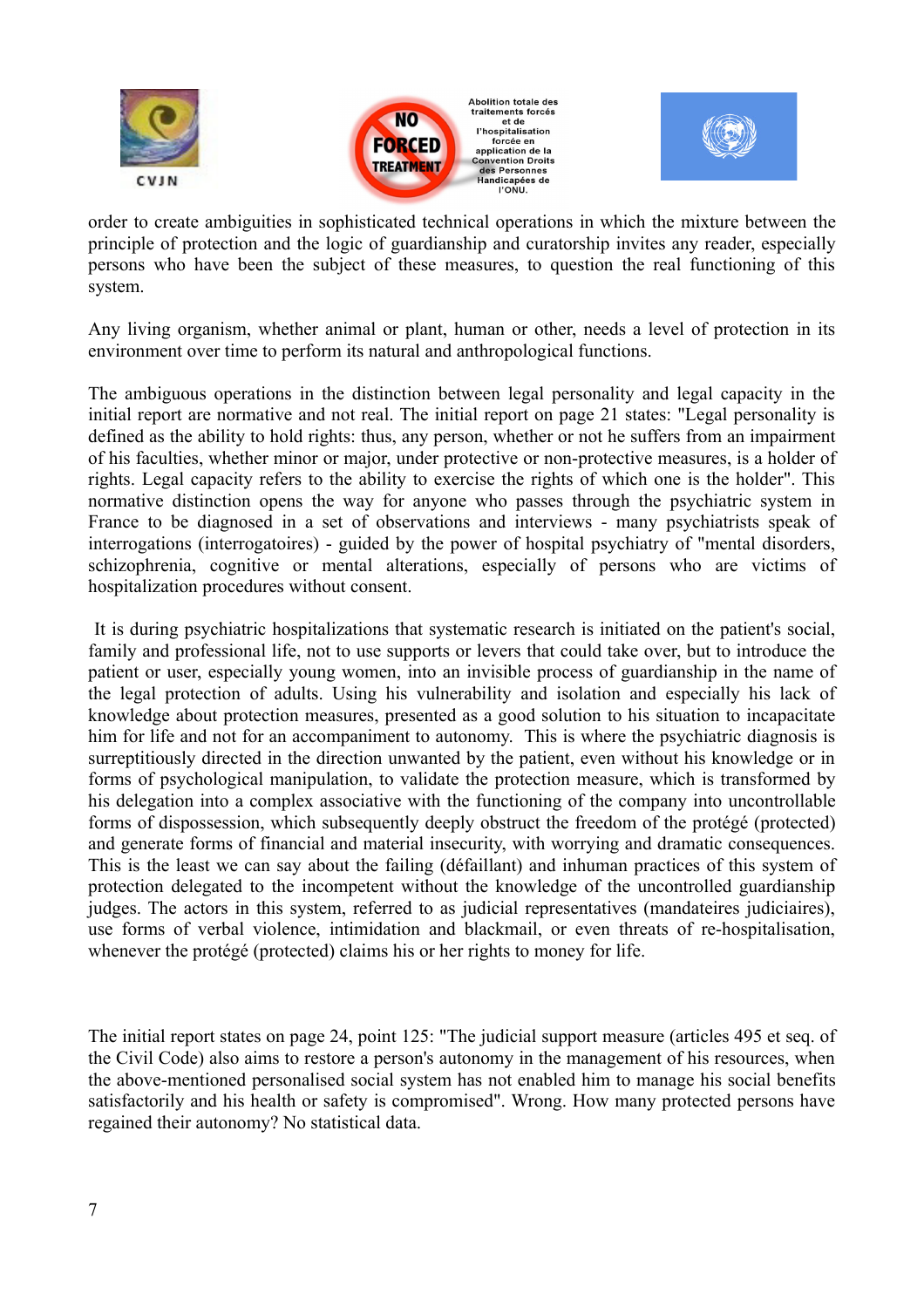





As an example that fits into a global meaning: How can we can explain each time the victim, Nathalie, claimed her living money, the judicial representative replied: "If you don't have money to buy food, all you have to go to the restaurant of the heart or the Red Cross to get packages! So, the law is clear on the conditions of access to the restaurant of the heart. Persons receiving DAAs (Disabled Adult Allowances) are not allowed to be entitled to packages because their allowances exceed the "scale". Supporting evidence.

How can we explain the intervention of my partner's representative in the termination of her health insurance when she was in a state of health with worrying, even dangerous consequences? See the report submitted to the service of the guardianship judges on 13 October 2013 a few months before his death on 31 January 2014.

How can we explain the agent's behaviour in subscribing to a pay-TV channel for 34.90 euros each month when the victim did not have a television?

See the report submitted to the guardianship judge on 13 October 2013.

When the guardianship judge or his department is informed directly, the answer is simple: "We will write to the representative. And find your own solutions! Take care of Natalie!" Proof of this.

## **Guardianship, guardianship and psychiatry. It means grabbing the bull by the horns**

There are not and will not be good professional practices in the system of legal protection for vulnerable adults. The report lies. The power of the agents is almost total over the protégé (protected), notoriously evident in wilful neglect, contempt and verbal abuse. This is institutional abuse of a socio-judicial nature.

The collective truth and justice for Nathalie holds indisputable information and evidence on the functioning of the curatorship system delegated to agents who act in associations that contribute to the functioning of the company. A complaint was filed on 12 November 2014 with the public prosecutor of Aix-e-Provence against the agent, for fraud and negligence. Another filed the same day against the psychiatrist for manslaughter and abuse. No further action.

The report states on page 23: "*In addition to legal protection measures, the legislator has put in place several measures to support the most vulnerable people in the exercise of their rights*". The question asked here: How are these measures translated into action? It's unreal. See reports and complaints.

#### **Recommendations**

1) Put an end to the abuses of the applications of institutional guardianship and curatorship measures.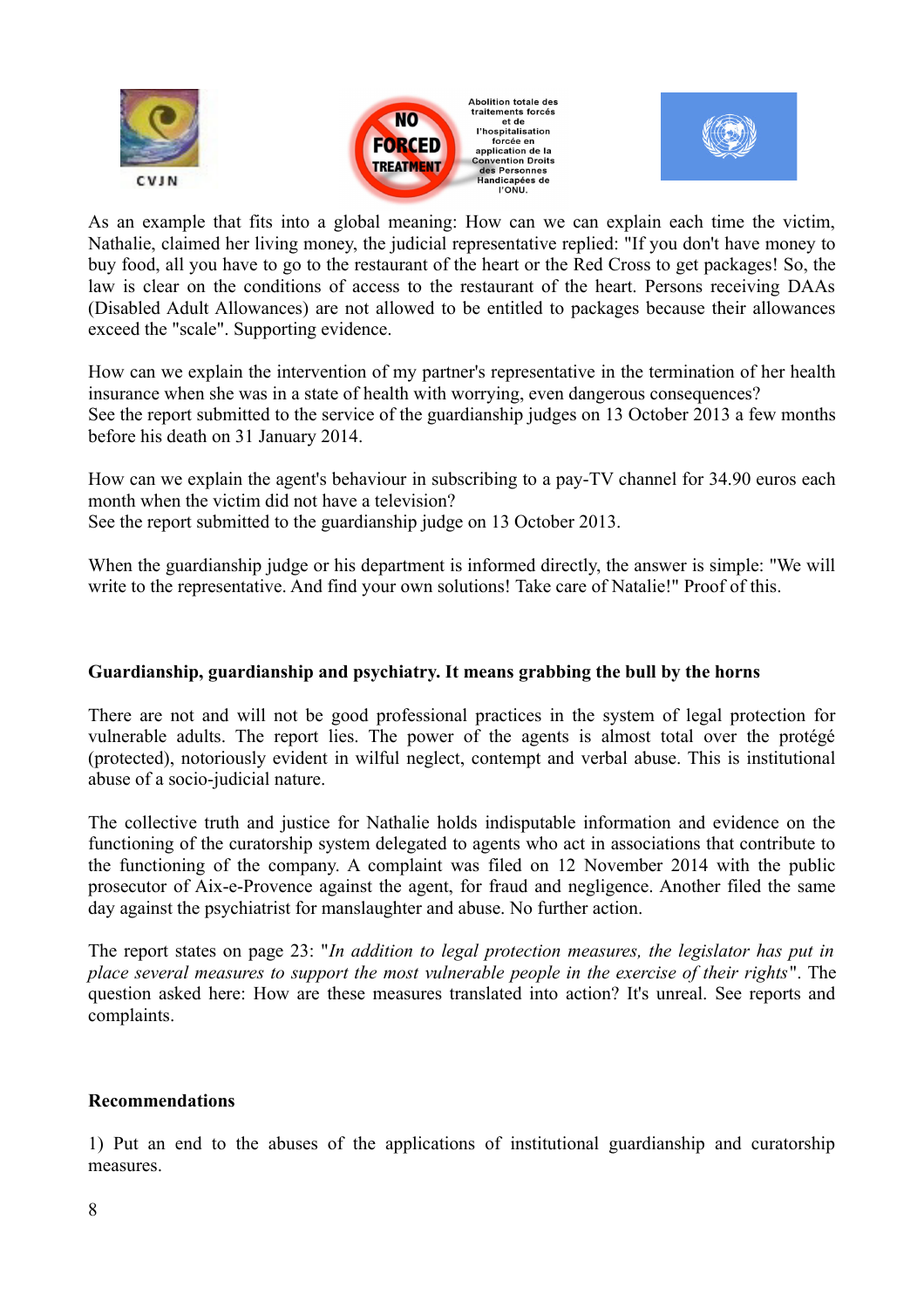





2) End impunity and abuse of agents, guardians and curators.

3) Abolish the guardianship and tutelage system in its current forms and establish a flexible and controlled system in accordance with human rights principles and the articles of the UN CRPD Convention. Introduction of assisted decision making regimes (no longer substitutive in accordance with the UN CRPD Convention).

4) Abolish the DAAs (AAH) system and replace it with another non-stigmatizing benefit system.

5) Reconsider complaints against judicial agents and guardians for negligence and fraud.

6) Remind the French State and its government of the serious consequences of the functioning of guardianship and curatorship, which has become out of control and out of control despite complaints and official reports on the failure of this system, which generates processes of deprivation of the basic needs of protected persons, especially women, who are forced to beg, engage in prostitution and hunger until starvation.

7) Remind the French State and its government that the problem is not technical or dysfunctional, but structural, contaminated by computational logic and not from support to autonomy or protection.

8) Remind the French State and its government of the disregard of the justice system for complaints from protected persons and their relatives for abuse and neglect and misappropriation.

9) Remind the French State that agents, tutors and curators are more problematic than solutions for persons subject to protection and their power. Because they are incompetent. Because they are dependent on the objectives of their reference structures and not in the service of the needs of the people to be protected.

10) Remind the French State that guardianship and curatorship measures are not protective measures. They are targeted shots at the weak links in society: the vulnerable and the poor. And it is not by making fun of this category of society that we can boast of human rights and democracy. The sick, vulnerable and poor are first and foremost human beings and citizens. These are objective, social and economic, material and moral conditions that are set as obstacles to their freedom and normality. It is a matter of social justice that is lacking.

11) Remind the French State that housing conditions are unacceptable for most people under the legal protection of adults.

Leilani Farha. UN expert on housing. Report on France published on 12 April 2019. The housing and homelessness crisis in France overshadows her commitment to human rights. Accessed July 23, 2019. [https://www.ohchr.org/FR/NewsEvents/Pages/DisplayNews.aspx?](https://www.ohchr.org/FR/NewsEvents/Pages/DisplayNews.aspx?NewsID=24479&LangID=F=24479&LangID=E) [NewsID=24479&LangID=F=24479&LangID=E](https://www.ohchr.org/FR/NewsEvents/Pages/DisplayNews.aspx?NewsID=24479&LangID=F=24479&LangID=E)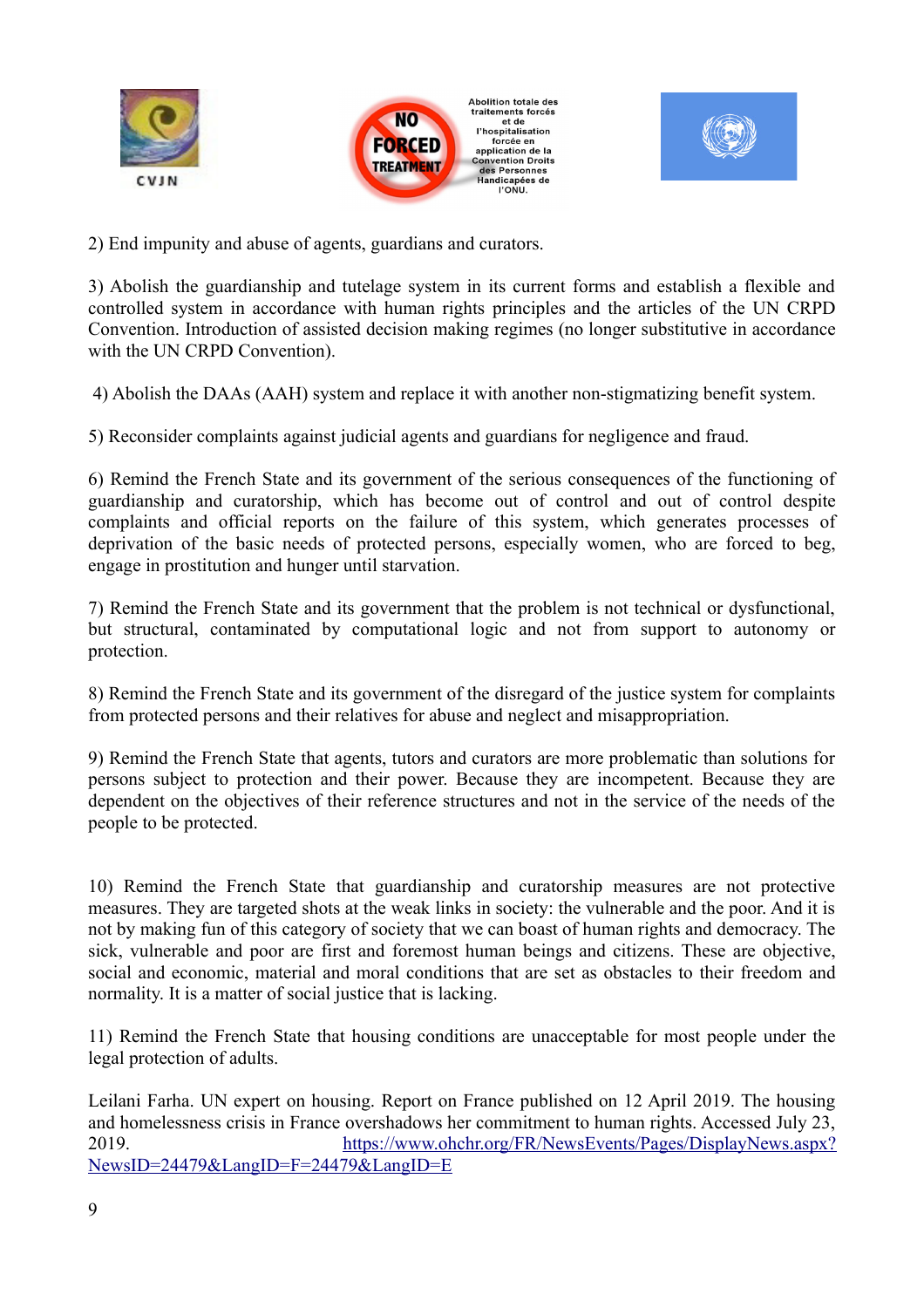





## **Références**

**Frank Hagenbucher-Sacripanti**. (2010). Lettre ouverte à un tu(t)eur professionnel. L'Harmattan

**Frank Hagenbucher-Sacripanti**. (2006). NOS AÎNEES ENTRE TUTELLE ET CANICULE. L'Harmattan.

**Frank Hagenbucher-Sacripanti**. L'expertise psychiatrique. Psychiatre et tutelle : Une gestion de l'indicible. L'école nationale de la magistrature. Intervention à l'école nationale de la magistrature. Colloque du 30 mai au 1 juin 2011 dans le cadre de formation continue des magistrats. Paris

**Personnes âgées et handicapées : Les oubliés d'un système** "- Entretien avec l'anthropologue Frank Hagenbucher. [http://www.politique-actu.com/osons/vieux-personnes-agees-handicapees](http://www.politique-actu.com/osons/vieux-personnes-agees-handicapees-oublies-systeme-frank-hagenbucher/1729613/)  [oublies- systeme-frank-hagenbucher/1729613/](http://www.politique-actu.com/osons/vieux-personnes-agees-handicapees-oublies-systeme-frank-hagenbucher/1729613/)

**Frank Hagenbucher. (2013)**. Abus de faiblesse, le véritable scandale : qui se préoccupe des dizaines de milliers de cas de curatelles aux conséquences bien plus glauques que celles subies par Liliane Bettencourt ? Consulté le 16 juillet 2019. [https://www.atlantico.fr/decryptage/677863/abus](https://www.atlantico.fr/decryptage/677863/abus-de-faiblesse-le-veritable-scandale)[de- faiblesse-le-veritable-scandale—](https://www.atlantico.fr/decryptage/677863/abus-de-faiblesse-le-veritable-scandale)qui-se-preoccupe-des-dizaines-de-milliers-de-cas-de-curatellesaux-consequences-bien-plus-glauques-que-celles-subies-par-liliane-bettencourt--franckhagenbucher--xavier-de-la-chaise.

**Entretien avec Frank Hagenbucher**. (Consulté le 16 juillet). 2019) [.http://www.lemague.net/dyn/spip.php?article2389](http://www.lemague.net/dyn/spip.php?article2389)

**Valérie Labrousse** (20104). LES DEPOSSEDES. Enquête sur la mafia des tutelles. Du Moment.

**Sarah Costanza** (2015). La protection du patrimoine des majeurs protégés. Aix-Marseille-Université.

**Justiciables en colère.** [www.justiciablesencolere.com](http://www.justiciablesencolere.com/)

**Rapport du défenseur des droits. Protection juridique des majeurs vulnérables. 29 Septembre 2016.** (Consulté 25 juillet 2019). [http://www.defenseurdesdroits.fr/sites/default/files/atoms/files/rapport-majeurs\\_vulnerables-v5](http://www.defenseurdesdroits.fr/sites/default/files/atoms/files/rapport-majeurs_vulnerables-v5-num.pdf) [num.pdf](http://www.defenseurdesdroits.fr/sites/default/files/atoms/files/rapport-majeurs_vulnerables-v5-num.pdf)

**Rapport de la Cour des Comptes publié le 04 octobre 2016** :**LA PROTECTION JURIDIQUE DES MAJEURS.** Une réforme ambitieuse, une mise en oeuvre défaillante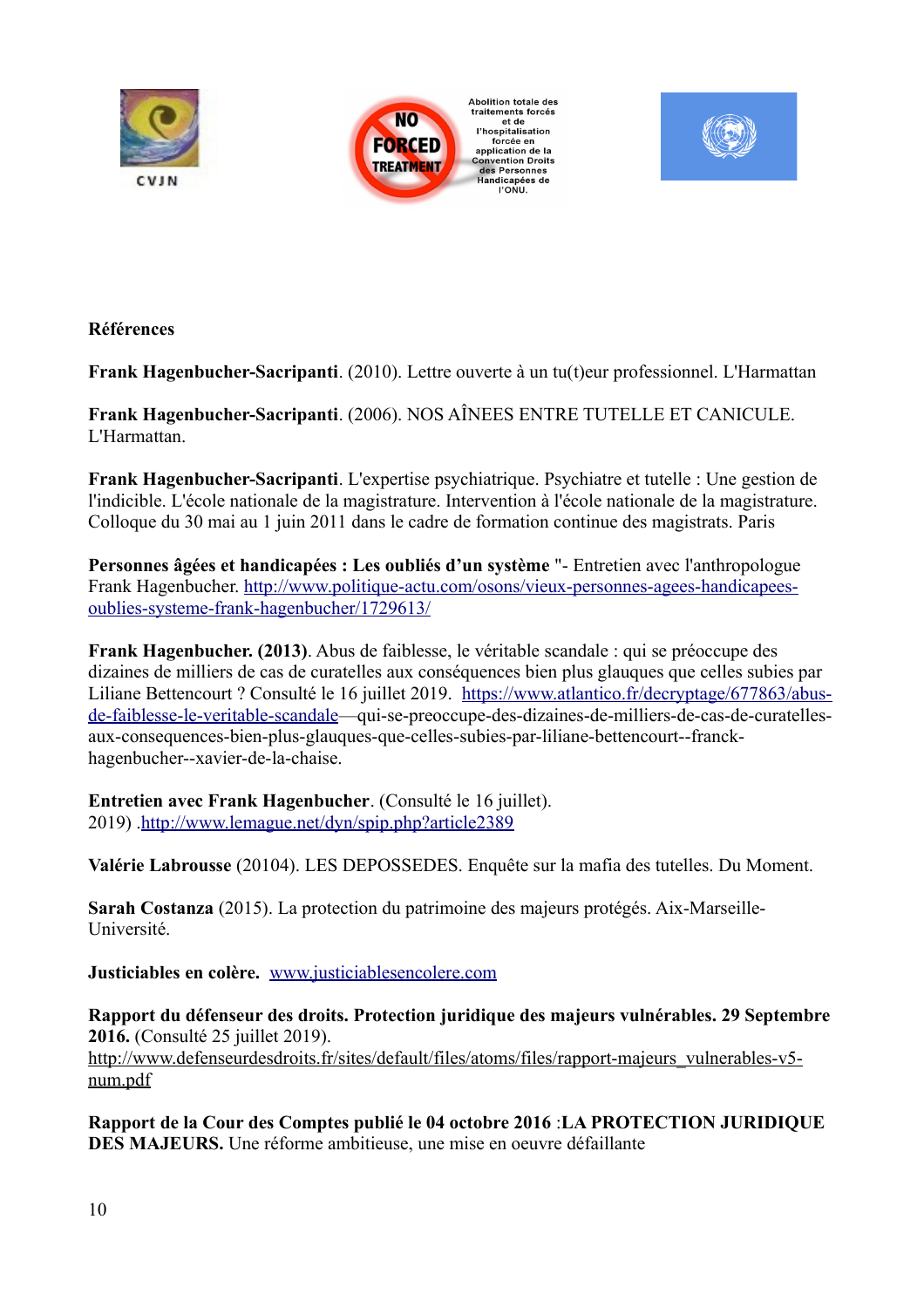





**Communication à la Commission des finances, de l'économie générale et du contrôle budgétaire de l'Assemblée nationale.** Septembre 2016. (Consulté 25 juillet 2019). [https://www.tutelleauquotidien.fr/attachments/690\\_cour-des-comptes-rapport-sur-protection](https://www.tutelleauquotidien.fr/attachments/690_cour-des-comptes-rapport-sur-protection-juridique-majeurs-sept-2016.pdf)[juridique-majeurs-sept-2016.pdf](https://www.tutelleauquotidien.fr/attachments/690_cour-des-comptes-rapport-sur-protection-juridique-majeurs-sept-2016.pdf)

**La tutrice détournait l'argent de la nonagénaire fortunée(2017).** Consulté 25 juillet 2019) [http://www.lanouvellerepublique.fr/Indre/Actualite/Faits-divers](http://www.lanouvellerepublique.fr/Indre/Actualite/Faits-divers-justice/n/Contenus/Articles/2016/05/27/La-tutrice-detournait-l-argent-de-la-nonagenaire-fortunee-2728728)[justice/n/Contenus/Articles/2016/05/27/La-tutrice-detournait-l-argent-de-la-nonagenaire-fortunee-](http://www.lanouvellerepublique.fr/Indre/Actualite/Faits-divers-justice/n/Contenus/Articles/2016/05/27/La-tutrice-detournait-l-argent-de-la-nonagenaire-fortunee-2728728)[2728728](http://www.lanouvellerepublique.fr/Indre/Actualite/Faits-divers-justice/n/Contenus/Articles/2016/05/27/La-tutrice-detournait-l-argent-de-la-nonagenaire-fortunee-2728728)

**Aix : ils jettent les meubles des locataires par la fenêtre La tutrice d'un père a résilié le bail et ordonné le "déménagement" du logement de la Pinette occupé par les deux enfants, majeurs, de la famille (2016).** (Consulté 25 juillet 2019). [https://www.laprovence.com/article/edition-martigues-istres/4107196/ils-jettent-les-meubles-des](https://www.laprovence.com/article/edition-martigues-istres/4107196/ils-jettent-les-meubles-des-locataires-par-la-fenetre.html)[locataires-par-la-fenetre.html](https://www.laprovence.com/article/edition-martigues-istres/4107196/ils-jettent-les-meubles-des-locataires-par-la-fenetre.html)

**Vaucluse : elle refuse que l'hôpital place sa mère sous tutelle (2010).** Consulté 25 juillet 2019). [https://www.laprovence.com/article/actualites/480981/vaucluse-elle-refuse-que-lhopital-place-sa](https://www.laprovence.com/article/actualites/480981/vaucluse-elle-refuse-que-lhopital-place-sa-mere-sous-tutelle.html)[mere-sous-tutelle.html](https://www.laprovence.com/article/actualites/480981/vaucluse-elle-refuse-que-lhopital-place-sa-mere-sous-tutelle.html)

**Montargis : un salarié d'une association de tutelle condamné pour escroquerie (2016). Consulté 25 juillet 2019).** : [https://france3-regions.francetvinfo.fr/centre-val-de](https://france3-regions.francetvinfo.fr/centre-val-de-loire/loiret/montargis/montargis-un-salarie-d-une-association-de-tutelle-condamne-pour-escroquerie-936810.html)[loire/loiret/montargis/montargis-un-salarie-d-une-association-de-tutelle-condamne-pour](https://france3-regions.francetvinfo.fr/centre-val-de-loire/loiret/montargis/montargis-un-salarie-d-une-association-de-tutelle-condamne-pour-escroquerie-936810.html)[escroquerie-936810.html](https://france3-regions.francetvinfo.fr/centre-val-de-loire/loiret/montargis/montargis-un-salarie-d-une-association-de-tutelle-condamne-pour-escroquerie-936810.html)

**L'ahurissant scandale des tutelles (dont tout le monde se fout) (2013). (**Consulté 25 juillet 2019). [https://blogs.mediapart.fr/dom9/blog/030213/l-ahurissant-scandale-des-tutelles-dont-tout-le](https://blogs.mediapart.fr/dom9/blog/030213/l-ahurissant-scandale-des-tutelles-dont-tout-le-monde-se-fout)[monde-se-fout](https://blogs.mediapart.fr/dom9/blog/030213/l-ahurissant-scandale-des-tutelles-dont-tout-le-monde-se-fout)

**Une gérante de tutelle renvoyée en correctionnelle (2015). Consulté 25 juillet 2019).** <http://scandale-tutelles.reseauk.info/une-gerante-de-tutelle-renvoyee-en-correctionnelle-nice.html>

**Tutelles : la Cour des comptes effrayée par l'absence de contrôles**. Un rapport pointe le manque de surveillance des tuteurs qui gèrent, selon "Le Canard enchaîné", plusieurs dizaines de milliards d'euros au total (2016). Consulté 25 juillet 2019). [https://www.lepoint.fr/societe/tutelles-la-cour-des](https://www.lepoint.fr/societe/tutelles-la-cour-des-comptes-effrayee-par-l-absence-de-controles-12-10-2016-2075373_23.php#xtor=CS2-238)[comptes-effrayee-par-l-absence-de-controles-12-10-2016-2075373\\_23.php#xtor=CS2-238](https://www.lepoint.fr/societe/tutelles-la-cour-des-comptes-effrayee-par-l-absence-de-controles-12-10-2016-2075373_23.php#xtor=CS2-238)

**Roger Lenglet** (**2017). Consulté 25 juillet 2019)** "il faut reformer le système des tutelles, noyauté par des réseaux affairistes" : [https://www.humanite.fr/videos/roger-lenglet-il-faut-reformer-le](https://www.humanite.fr/videos/roger-lenglet-il-faut-reformer-le-systeme-des-tutelles-noyaute-par-des-reseaux-affairistes)[systeme-des-tutelles-noyaute-par-des-reseaux-affairistes](https://www.humanite.fr/videos/roger-lenglet-il-faut-reformer-le-systeme-des-tutelles-noyaute-par-des-reseaux-affairistes)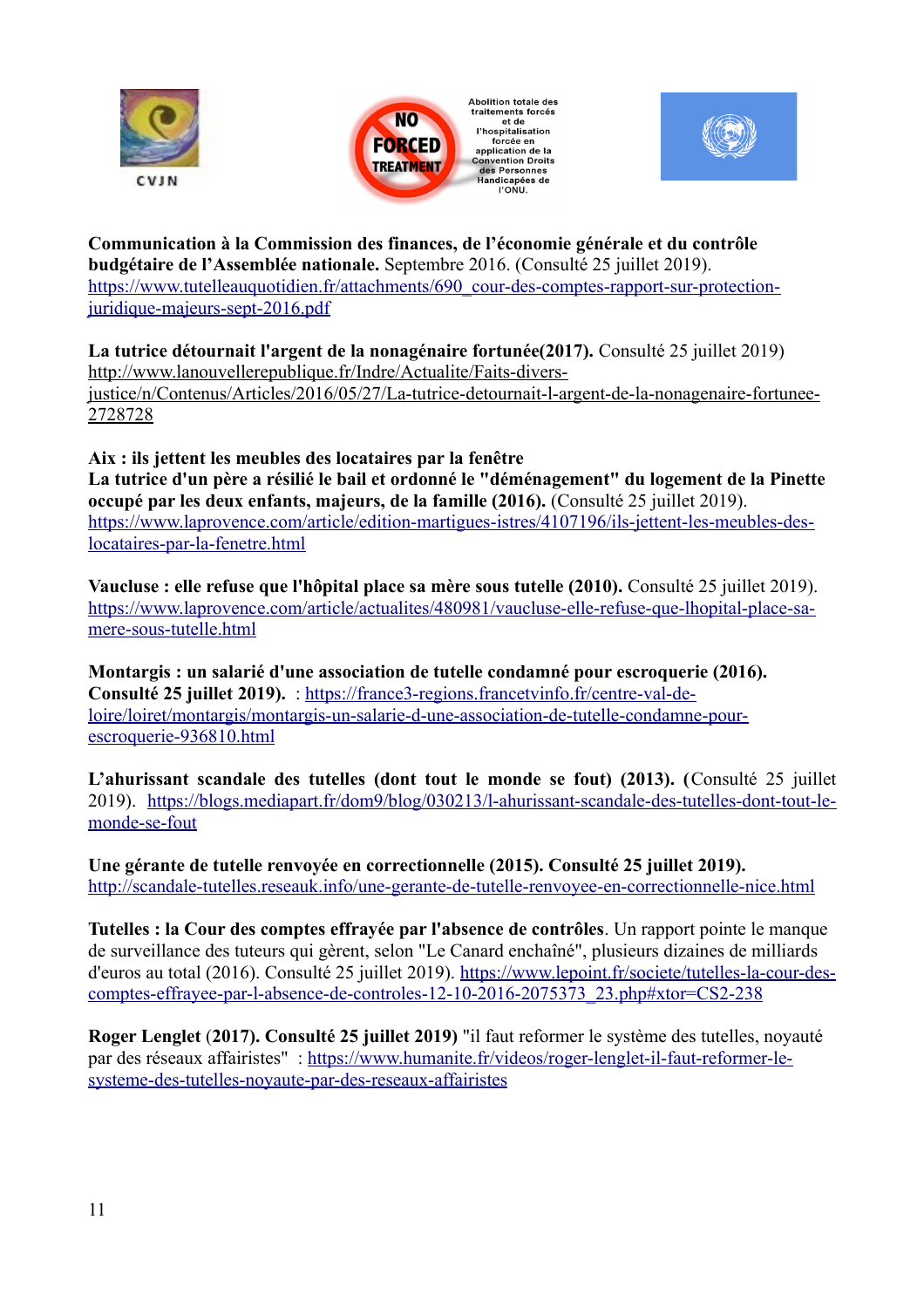





**Mises sous tutelle : La machine infernale (2011).** (Consulté 25 juillet 2019) [http://www.atlantico.fr/decryptage/mise-tutelle-justice- machine-infernale-111557.html](http://www.atlantico.fr/decryptage/mise-tutelle-justice-machine-infernale-111557.html)

**En France aujourd'hui qui sont les personnes sous tutelle ? Parmi ces personnes, quelle proportion l'est abusivement ? (2015).** (Consulté 25 juillet 2019). [https://www.atlantico.fr/decryptage/1975011/pourquoi-le- scandale-des-tutelles-et-abus-de](https://www.atlantico.fr/decryptage/1975011/pourquoi-le-scandale-des-tutelles-et-abus-de-faiblesse-en-france-depasse-de-tres-loin-le-cas-de-liliane-bettencourt-valerie-labrousse)[faiblesse-en-france-depasse-de-tres-loin-le-cas-de-liliane-bettencourt-valerie-labrousse](https://www.atlantico.fr/decryptage/1975011/pourquoi-le-scandale-des-tutelles-et-abus-de-faiblesse-en-france-depasse-de-tres-loin-le-cas-de-liliane-bettencourt-valerie-labrousse)

**ILS M'ONT SUICIDÉ (2017).** Consulté 25 juillet 2019). <https://www.justiciablesencolere.com/2017/04/25/ils-m-ont-suicid%C3%A9/>

**Détournements, négligences** : les tutelles hors de contrôle. Laetitia Cherel. France Inter (2017). Consulté 25 juillet 2019). [https://www.franceinter.fr/emissions/secrets-d-info/secrets-d-info-16](https://www.franceinter.fr/emissions/secrets-d-info/secrets-d-info-16-decembre-2017) [decembre-2017](https://www.franceinter.fr/emissions/secrets-d-info/secrets-d-info-16-decembre-2017)

**Prison ferme pour le tuteur accusé d'avoir escroqué des personnes faibles (2017).** (Consulté 25 juillet 2019). [https://www.courrier-picard.fr/art/17210/article/2017-03-15/justice-prison-ferme-pour](https://www.courrier-picard.fr/art/17210/article/2017-03-15/justice-prison-ferme-pour-le-tuteur-accuse-davoir-escroque-des-personnes-faibles)[le-tuteur-accuse-davoir-escroque-des-personnes-faibles](https://www.courrier-picard.fr/art/17210/article/2017-03-15/justice-prison-ferme-pour-le-tuteur-accuse-davoir-escroque-des-personnes-faibles)

**Alzheimer, une enquête inédite sur la tutelle (2016).** (Consulté juillet 2019). [https://www.la](https://www.la-croix.com/France/Alzheimer-enquete-inedite-tutelle-2016-12-20-1200811719)[croix.com/France/Alzheimer-enquete-inedite-tutelle-2016-12-20-1200811719](https://www.la-croix.com/France/Alzheimer-enquete-inedite-tutelle-2016-12-20-1200811719)

**Les tutelles et leurs dérives (2016).** (Consulté 25 juillet 2019). <https://www.change.org/p/emmanuel-macron-le-scandale-financier-des-tutelles>

**Tutelle, curatelle : comment dénoncer un abus ? (2015). Consulté 25 juillet 2019).** 

<https://www.agevillage.com/actualite-12361-1-Tutelle-curatelle-comment-denoncer-un-abus-.html>

**L'Udaf sur le gril**. **Odile Faure (2011).** Consulté 25 juillet 2019). **<https://www.sudouest.fr/2011/06/01/l-udaf-sur-le-gril-414335-4344.php>**

**Contre les tutelles abusives, une réforme s'impose! Consulté 25 juillet 2019.** [https://secure.avaaz.org/fr/community\\_petitions/Contre\\_les\\_tutelles\\_abusives\\_une\\_reforme\\_simpos](https://secure.avaaz.org/fr/community_petitions/Contre_les_tutelles_abusives_une_reforme_simpose_1/)  $e<sub>1/</sub>$ 

**Régime des tutelles:quand les seniors se font escroquer. Angélique Négroni (2013).** (Consulté 25 juillet 2019). [http://www.lefigaro.fr/actualite-france/2013/04/24/01016-](http://www.lefigaro.fr/actualite-france/2013/04/24/01016-20130424ARTFIG00387-regime-des-tutelles-quand-les-seniors-se-font-escroquer.php) [20130424ARTFIG00387-regime-des-tutelles-quand-les-seniors-se-font-escroquer.php](http://www.lefigaro.fr/actualite-france/2013/04/24/01016-20130424ARTFIG00387-regime-des-tutelles-quand-les-seniors-se-font-escroquer.php)

**Observations préliminaires de la Rapporteuse spéciale sur les droits des personnes handicapées, Mme Catalina Devandas-Aguilar au cours de sa visite en France, du 3 au 13 octobre 2017 :** Les mesures de tutelle et curatelle ne sont pas de mesure de protection. Elles sont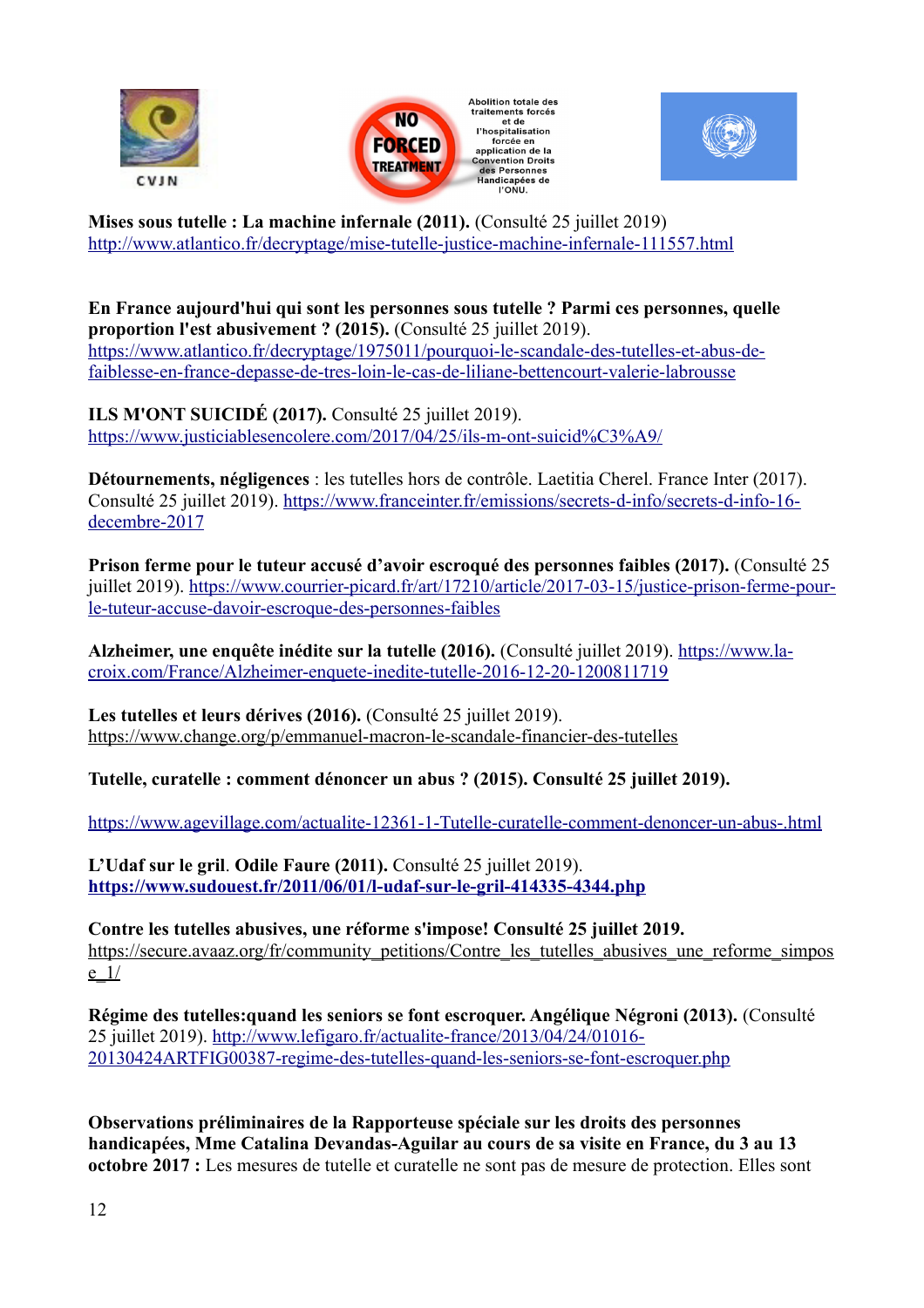





des meusre qui entravent la liberté.

"*En réalité, loin d'assurer leur protection, la mise sous tutelle prive les personnes de leurs droits et entraîne un risque d'abus et d'institutionnalisation. J'exhorte la France à revoir sa législation afin d'éliminer tout régime de prise de décision au nom d'autrui. A la place, toutes les personnes handicapées doivent pouvoir bénéficier d'une prise de décision accompagnée, quel que soit le*

 *degré d'accompagnement nécessaire, afin qu'elles puissent décider par elles-mêmes, en toute connaissance de cause.*" Extrait du texte de la Rapporteure Spéciale. <http://www.ohchr.org/FR/NewsEvents/Pages/DisplayNews.aspx?NewsID=22245&LangID=F>

## **Inspiration: Abolir de la tutelle au Pérou pour motif de handicap :**

[https://depsychiatriser.blogspot.com/2018/11/abolition-de-la-tutelle-au-perou-pour.html?](https://depsychiatriser.blogspot.com/2018/11/abolition-de-la-tutelle-au-perou-pour.html?utm_source=feedburner&utm_medium=email&utm_campaign=Feed%3A+D-psychiatriser+(D%C3%A9-psychiatriser)) [utm\\_source=feedburner&utm\\_medium=email&utm\\_campaign=Feed%3A+D-psychiatriser+%28D](https://depsychiatriser.blogspot.com/2018/11/abolition-de-la-tutelle-au-perou-pour.html?utm_source=feedburner&utm_medium=email&utm_campaign=Feed%3A+D-psychiatriser+(D%C3%A9-psychiatriser)) [%C3%A9-psychiatriser%29](https://depsychiatriser.blogspot.com/2018/11/abolition-de-la-tutelle-au-perou-pour.html?utm_source=feedburner&utm_medium=email&utm_campaign=Feed%3A+D-psychiatriser+(D%C3%A9-psychiatriser))

**Détournements, négligences** : les tutelles hors de contrôle : En moyenne en France, un seul juge avec 3400 dossiers à gérer. France Inter (2017). Consulté 25 juillet 2019. **<https://www.franceinter.fr/emissions/secrets-d-info/secrets-d-info-16-decembre-2017>**

**\*\*\*\*\*\*\*\*\*\*\*\*\*\*\*\*\*\*\*\*\*\*\*\*\*\*\*\*\*\***

## **Article 13 - Access to justice**

A distinction must be made here between justice as an indivisible whole, a principle and access to justice as specific approaches.

In disability, especially psychosocial disability, the word justice is a meaningless meaning.

The procedures and steps to assert the basic rights of persons with disabilities, especially those who are "diagnosed" by the psychiatric system of "mental disability, cognitive or mental alterations, impairment, mental disorders, schizophrenia, strangeness, etc."are and will never be treated as subjects of law and ordinary citizens as long as the normative framework within which the law of 11 February 2005 which organizes the world of disability in all its variants, physical and psychosocial in France emphasizes the notion or designation of intellectual or mental disability in which all persons who have passed through the psychiatric system are placed, especially under conditions of constraint.

The majority of judges do not perceive people with "psychosocial" disabilities who claim their basic rights as other citizens. Their views and assessments of the situations of these people, especially women, young women, are contaminated by the elements of psychiatric diagnoses supposedly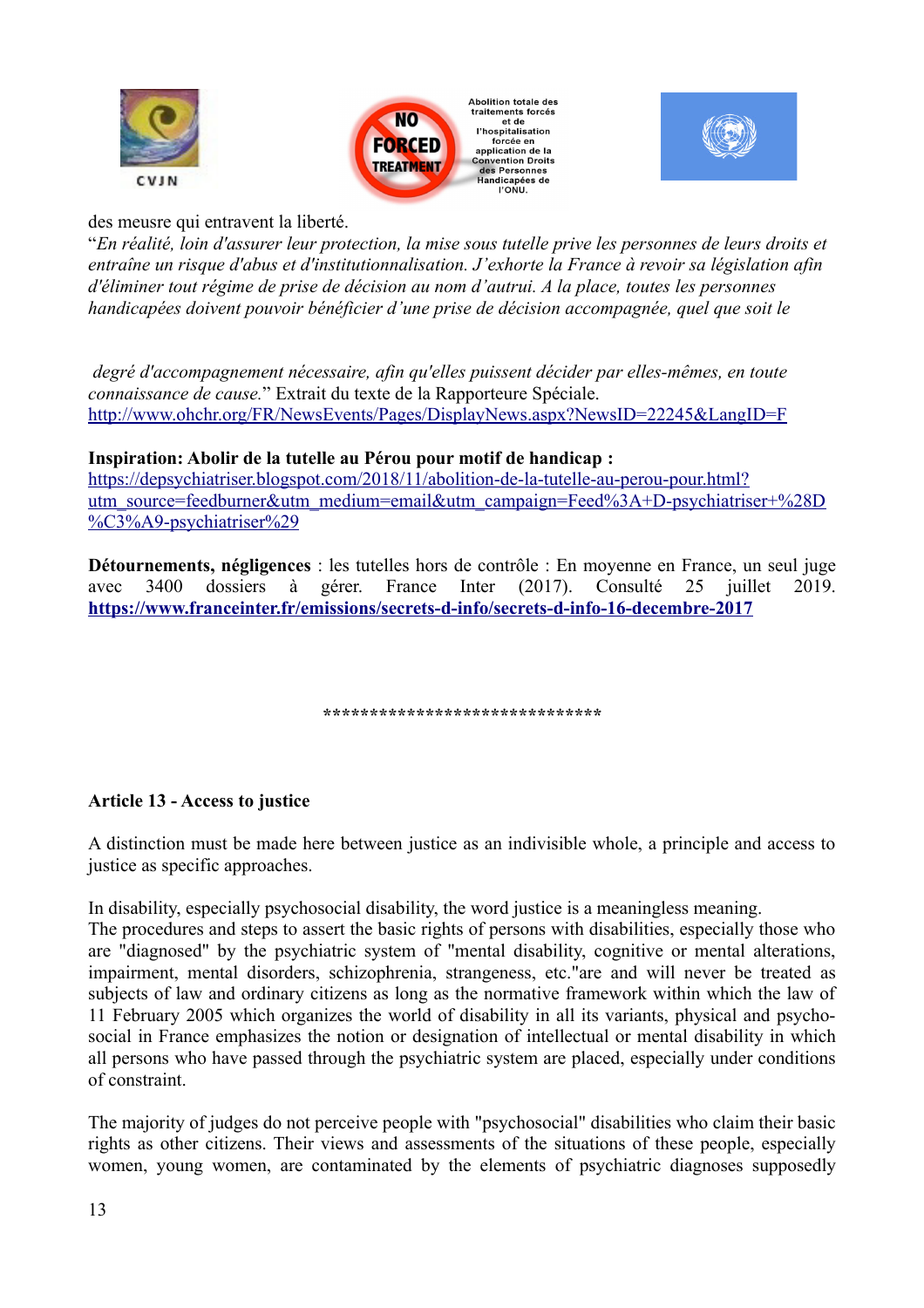





scientific and medical, indisputable by the judges, despite the manifest errors in most diagnoses of the hospital psychiatric system and self-censoring expert opinions.

It is these elements that profoundly influence the decision-making processes of most judges in all cases of litigants, elements infected by diagnoses of "mental disability".

The government's initial report addresses this problematic, which is of major importance to society as a whole, in technical forms codified in 45 lines on pages 24 and 25.

My experiences codified during the accompaniment of my partner to assert her basic rights are posted on my blog. There is no real listening, no specific or general support, and no real legal permanence at the Maison Départementale des Personnes Handicapées (MDPH) in Marseille. These are just words without references. See the article in these links, regularly updated and consulted. 1) Timeline<https://mars-infos.org/aix-en-provence-chronologie-d-une-445>

2) [http://cvjn.over-blog.com/2015/11/aix-en-provence-chronologie-d-une-maltraitance](http://cvjn.over-blog.com/2015/11/aix-en-provence-chronologie-d-une-maltraitance-psychiatrique-texte-integral.html)[psychiatrique-texte-integral.html](http://cvjn.over-blog.com/2015/11/aix-en-provence-chronologie-d-une-maltraitance-psychiatrique-texte-integral.html)

The initial report refers to what it called "access points to rights" for people with psychosocial disabilities created in 2014, dependent on the Departmental Councils for Access to Law, on which representatives of the public authorities, legal professionals, etc. sit. It talks about specialized associations that in their practices are only runners to get subsidies and specialists in the field. They use mechanisms, including European ones, that give access to subsidies or project funding for actions that no longer exist, such as AJuPID (Access to Justice for People with Intellectual Disabilities).

## **Justice and psychiatry**

During the 9th Justice and Psychiatry Day organized in Marseille on December 05, 2017, https://www.udaf13.fr/modules/catalogueagenda/documents/programme-justice-et-psychiatrie-2017.pdf, I asked a very small simple question in the cinema room to speakers from judicial actors, psychiatric experts, lawyers, educators, and the public, etc.

My question was worded as follows:

In what century will there be a separation between the judicial and psychiatric powers in France? Only one lawyer dared to react in a violent posture against the legitimacy of my question asked without preconditions and without any background. A question asked in reference to my experiences in multiple and endless approaches at all hierarchical levels of justice and the services concerned to at least reduce the intensity of their silence on the victim's complaints.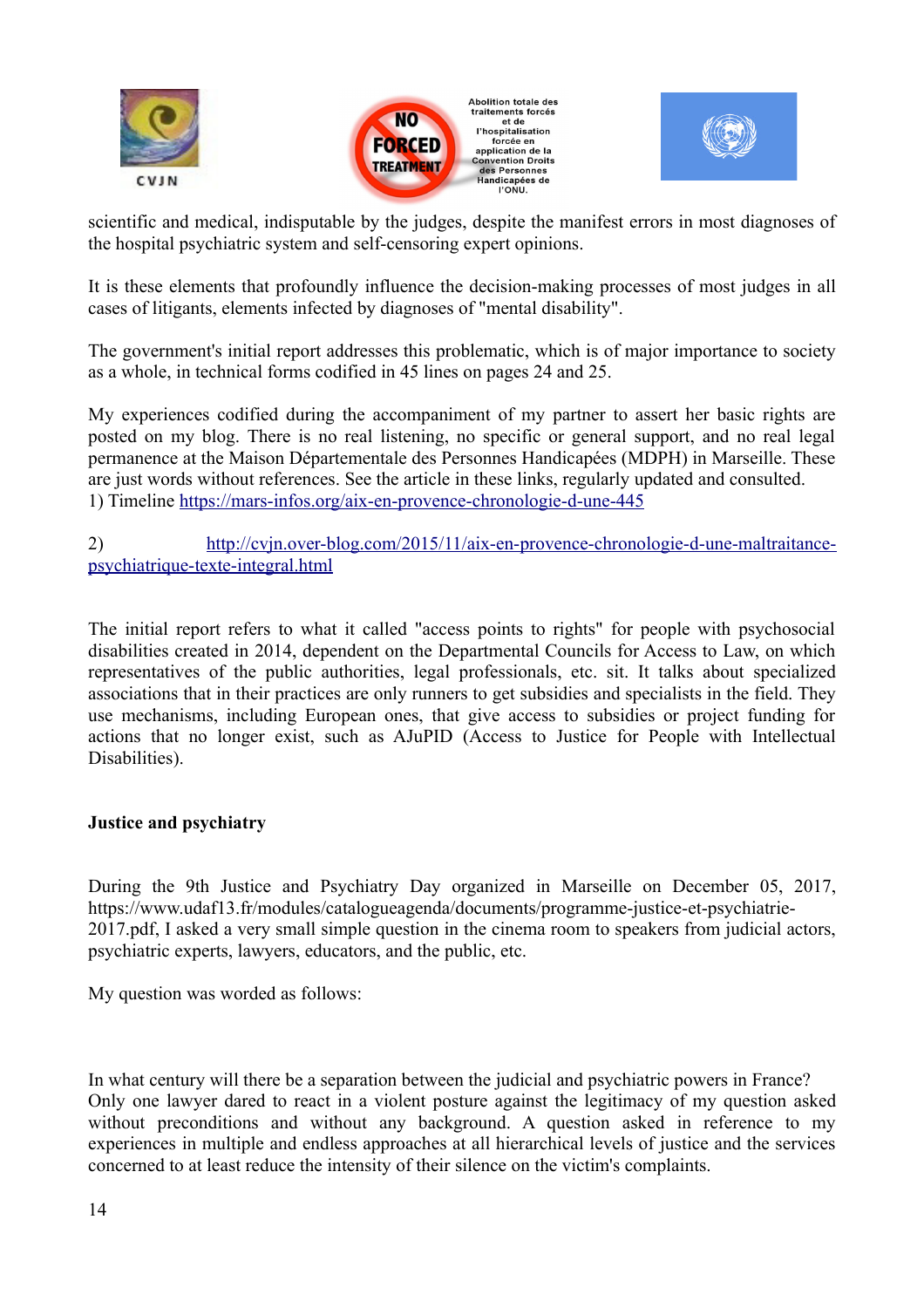





This did not surprise me because I knew how the incompetence of most lawyers in this city is immeasurable.

To obtain information to file two complaints against the actors involved in the total destruction of my partner Nathalie on January 31, 2014, I consulted 12 lawyers in Marseille.

The common denominator of the answer: "Complaints? Impossible. Who are you? Who are you? You don't even have the right to raise this issue. Don't come here anymore! "Worse, they threatened to pay me fines. And yet, I did it without going through these actors.

That is what we refuse to hear here in Marseille and we do not want to see. And when you want to hear you cover your ears and when you want to look you are in the oblique.

To say that developping the Right or changing the law in this area would be a joke of size XXXL as long as society, for the most part, is on the side of the actors of crime through its indifference and insensitivity.

This was well explained by the Special Rapporteur in the document of the preliminary observations: "Similarly, French society is not very aware of the right of people with disabilities to live independently in its midst". . In this state of mind, this society, infected by the dehumanizing psychiatric paradigm, ends up accepting the unacceptable until moral death.

http://www.ohchr.org/FR/NewsEvents/Pages/DisplayNews.aspx?NewsID=22245&LangID=F Justice, law, support, accompaniment... in psychiatry are only rodomontades.

For the dignity of the late Nathalie, and all the victims of psychiatry and injustices, I remain an insurgent against the crimes committed against the vulnerables, guilty of being in a situation of psychological fragility. Crime against humanity. Nathalie's case is part of a global meaning in which I learned how the production of legal horrors works.

I support the strategy of absolute prohibition of measures of forced psychiatric hospitalisation and care imposed in accordance with the UN CRPD Convention and the abolition of the guardianship and tutelage system.

It is in the name of human rights and in the name of the spirit of the UN CRPD that I am determined.

#### **Recommendations:**

Some elements for ecological recommendations:

1) The urgent need to reverse the existing paradigm in the doctor-patient relationship by directing it in a break with scientism towards an ecological perspective.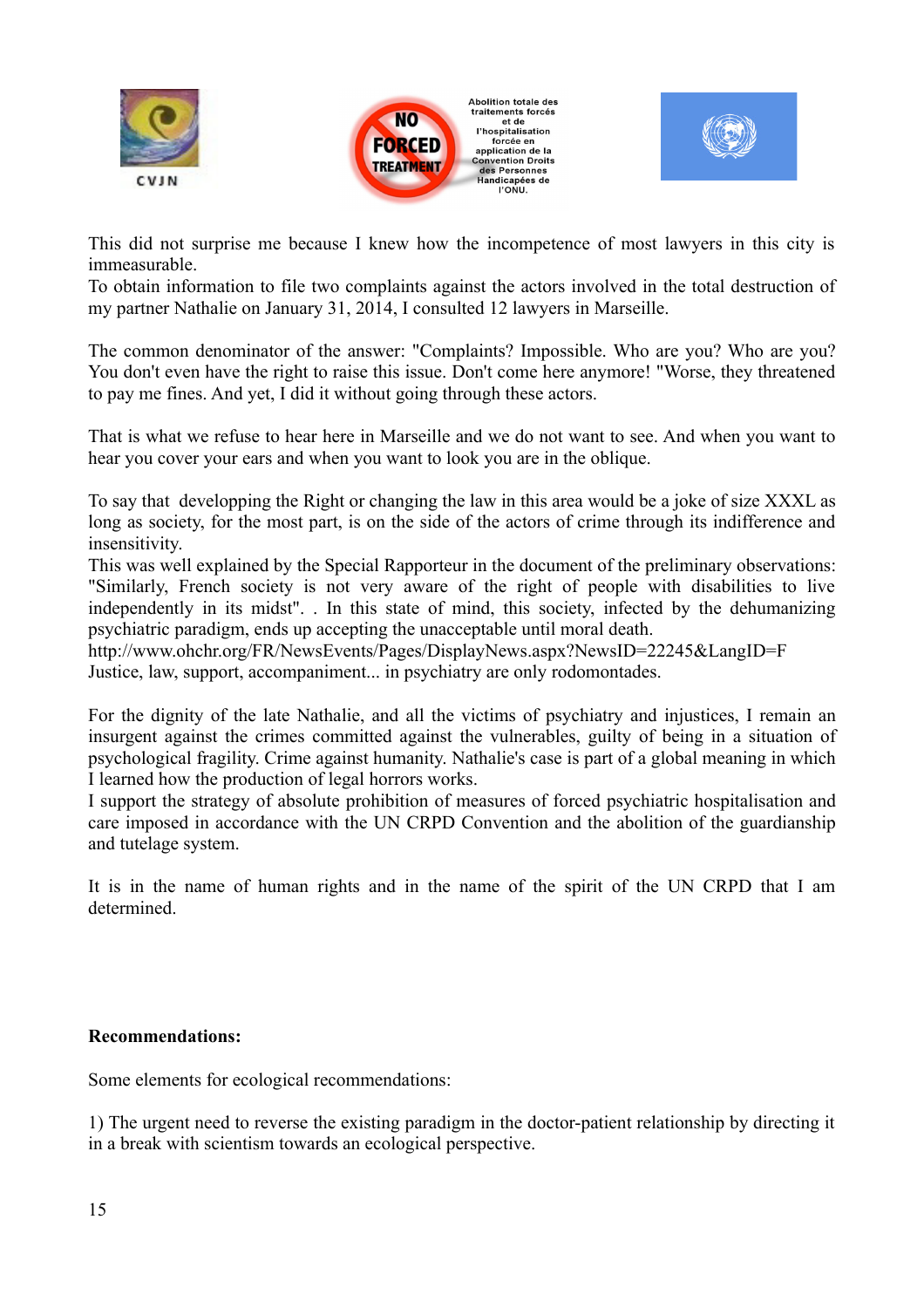





2) Active listening to the patient and his or her family as full members of the health community.

3) Separation between psychiatric and judicial power and ending the instrumentalization of psychiatry by eliminating its accusatory tendancies towards cognitive functioning.

4) Consideration of the patient's experience in managing his or her health status and his or her potential to overcome objective and subjective constraints.

5) Contextualization and articulation of the social and ecological dimensions in the perception and therapeutic relationship. A real strategic and alternative invention.

6) To put an end to the functioning of the guardianship and tutelage system in its forms current. "These are not protective measures but measures that impede freedom." See the preliminary observations of the UN Special Rapporteur of the CRPD, published on 13 October 2017.

7) Explicitly reintroduce the right in the psychiatric sector and fight to ensure that it is respected by users in its national, European and international dimensions. The Universal Declaration of Human Rights of 10 December 1948 with its thirty articles requires the International Convention on the Rights of Persons with Disabilities of the United Nations to be enshrined in law.

8) Abolition of forced hospitalizations and all forms of restraint in the name of the principles of human rights and the human dignity of the accused person. These are forms of torture that degrade people's lives.

9) Recognition and protection of the status of whistleblower against psychiatric ill-treatment and abuse of guardianship and curatorship.

10) Banish psychiatric concepts that undermine the idea of intelligence and its facets. Intelligence is a dynamic, complex and evolving quality with multiple dimensions beyond the scope of psychiatry and its ideological extensions. "Intelligence organizes the world by organizing itself", Piaget (1937). The medical, psychological and social sciences must rethink their paradigm in the perception of the human, the process and the living and free themselves from pathologizing and accusatory reductionism. These sciences are invited to reduce the intensity of their language of accusation and deprivation of the recipient of his innocence through the games of linguistic jurisdiction specific to the institutional language, the language of power-action. The psychic is a development that takes place in real and complex interactions. Alexi Léontiev, Le développement du psychisme, 1959 editions of Moscow University.

11) Creation of an independent Observatory on psychiatric practices and the abuse of guardianship and curatorship pending another alternative and a code of ethics for the profession.

They are simple elements and simpler than the simple one. Unfortunately, none of them will have any chance of succeeding in this society caught in the grip of the saws of an icy ideology that nests everywhere in all levels of institutions and the labyrinth of the social and human sciences paradigm,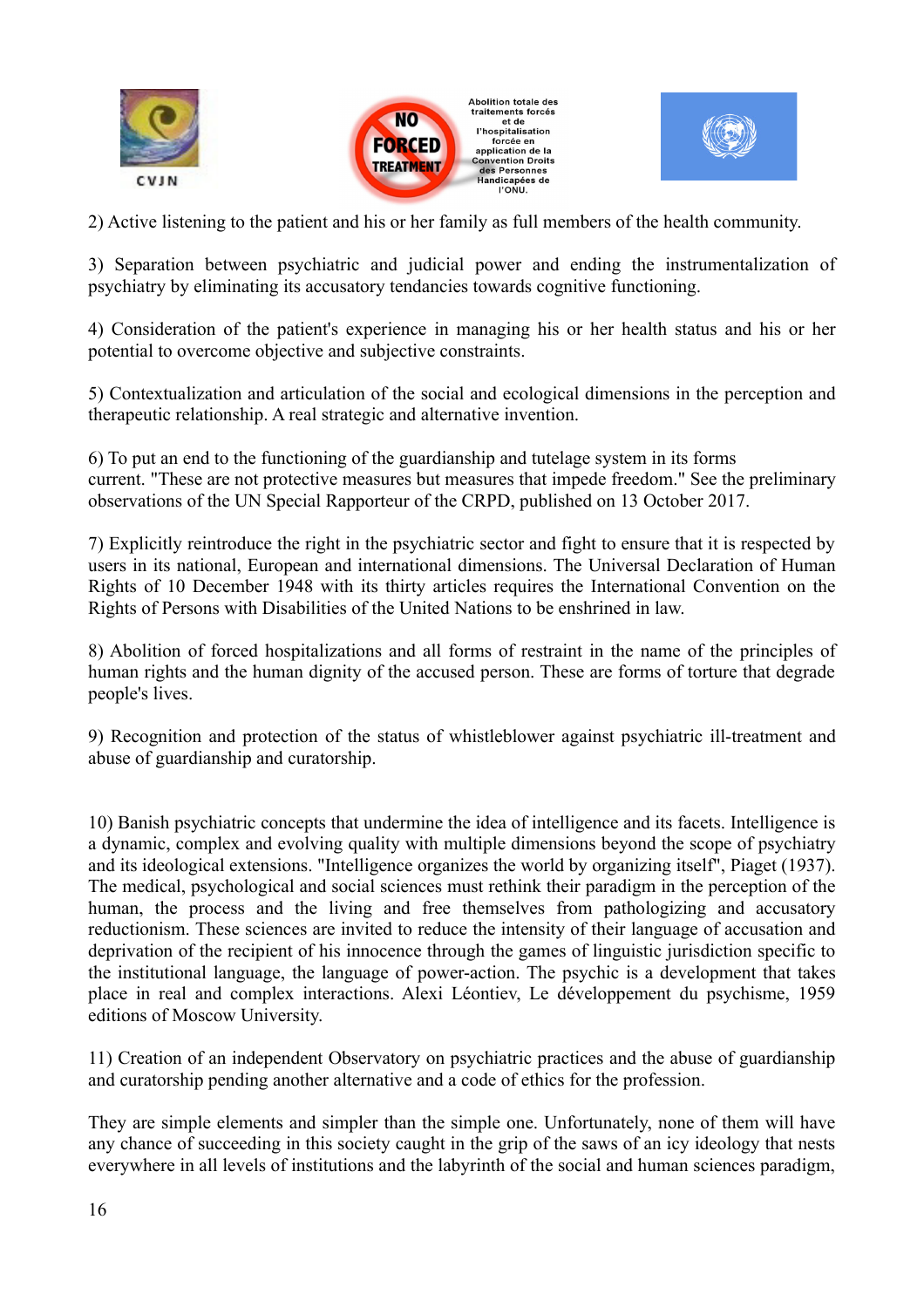





which do not even have a minimal autonomy whatsoever to free themselves from the supervision of this ideology and reconnect with their semantics that underpin their legitimacy.

Nathalie's case was a real learning experience and an act of knowing that it is not an isolated case. It is part of a global meaning of a growing inhumanity erected as modernity and rationality which, by their scientific weight, masks deadly managerial practices to serve a system of norms that itself conducts conservative systemic loops of an oppressive and homogenizing destructive order.

What is the use of hundreds of conferences, colloquia, seminars and scientific or militant meetings on psychiatric problems and "psycho-social disability" as long as the majority of society itself remains indifferent and insensitive?

The radicality of this issue is not extremism. It is quite human in its foundations.

## **References**

**Chronologie d'une maltraitance psychiatrique et socio-judiciaire (2015/2016)**. Consulté 25 juillet 2019.<https://mars-infos.org/aix-en-provence-chronologie-d-une-445>

**Aix-en-Provence. Chronologie d'une maltraitance psychiatrique (2015)**. consulté 25 juillet 2015[.http://cvjn.over-blog.com/2015/11/aix-en-provence-chronologie-d-une-maltraitance](http://cvjn.over-blog.com/2015/11/aix-en-provence-chronologie-d-une-maltraitance-psychiatrique-texte-integral.html)[psychiatrique-texte-integral.html](http://cvjn.over-blog.com/2015/11/aix-en-provence-chronologie-d-une-maltraitance-psychiatrique-texte-integral.html)

**De l'ignorance à la connaissance : contribution à un éclairage sur une maltraitance psychiatrique et socio-judiciaire. Le cas de Nathalie à Aix-en-Provence (2018).** [https://confcap](https://confcap-capdroits.org/2018/10/26/recueil-confcap-situation-37-de-lignorance-a-la-connaissance-contribution-a-un-eclairage-sur-une-maltraitance-psychiatrique-et-socio-judiciaire-le-cas-de-nathalie-a-aix-en-pro/)[capdroits.org/2018/10/26/recueil-confcap-situation-37-de-lignorance-a-la-connaissance](https://confcap-capdroits.org/2018/10/26/recueil-confcap-situation-37-de-lignorance-a-la-connaissance-contribution-a-un-eclairage-sur-une-maltraitance-psychiatrique-et-socio-judiciaire-le-cas-de-nathalie-a-aix-en-pro/)contribution-a-un-eclairage-sur-une-maltraitance-psychiatrique-et-socio-judiciaire-le-cas-de[nathalie-a-aix-en-pro/](https://confcap-capdroits.org/2018/10/26/recueil-confcap-situation-37-de-lignorance-a-la-connaissance-contribution-a-un-eclairage-sur-une-maltraitance-psychiatrique-et-socio-judiciaire-le-cas-de-nathalie-a-aix-en-pro/)

**M'hamed EL Yagoubi (2018)**. **De l'ignorance à la connaissance**. Contribution à un éclairage sur une maltraitance psychiatrique et socio-judiciaire mortifère. Texte intégral. Le cas de Nathalie à Aix-en-Provence. (Consulté 25 juillet2019). [http://cvjn.over-blog.com/2018/02/de-l-ignorance-a-la](http://cvjn.over-blog.com/2018/02/de-l-ignorance-a-la-connaissance.contribution-a-un-eclairage-sur-une-maltraitance-psychiatrique-et-socio-judiciaire-mortifere.html)[connaissance.contribution-a-un-eclairage-sur-une-maltraitance-psychiatrique-et-socio-judiciaire](http://cvjn.over-blog.com/2018/02/de-l-ignorance-a-la-connaissance.contribution-a-un-eclairage-sur-une-maltraitance-psychiatrique-et-socio-judiciaire-mortifere.html)[mortifere.html](http://cvjn.over-blog.com/2018/02/de-l-ignorance-a-la-connaissance.contribution-a-un-eclairage-sur-une-maltraitance-psychiatrique-et-socio-judiciaire-mortifere.html)

**M'hamed EL Yagoubi** (2019) **Les contraintes psychiatriques. De l'imposition à l'intériorisation**. Consulté 25 juillet 2019) [http://cvjn.over-blog.com/2019/04/les-contraintes](http://cvjn.over-blog.com/2019/04/les-contraintes-psychiatriques.de-l-imposition-a-l-interiorisation.html)[psychiatriques.de-l-imposition-a-l-interiorisation.html](http://cvjn.over-blog.com/2019/04/les-contraintes-psychiatriques.de-l-imposition-a-l-interiorisation.html)

**Principaux textes de droits mobilisés dans la situation ou qui pourraient l'être :**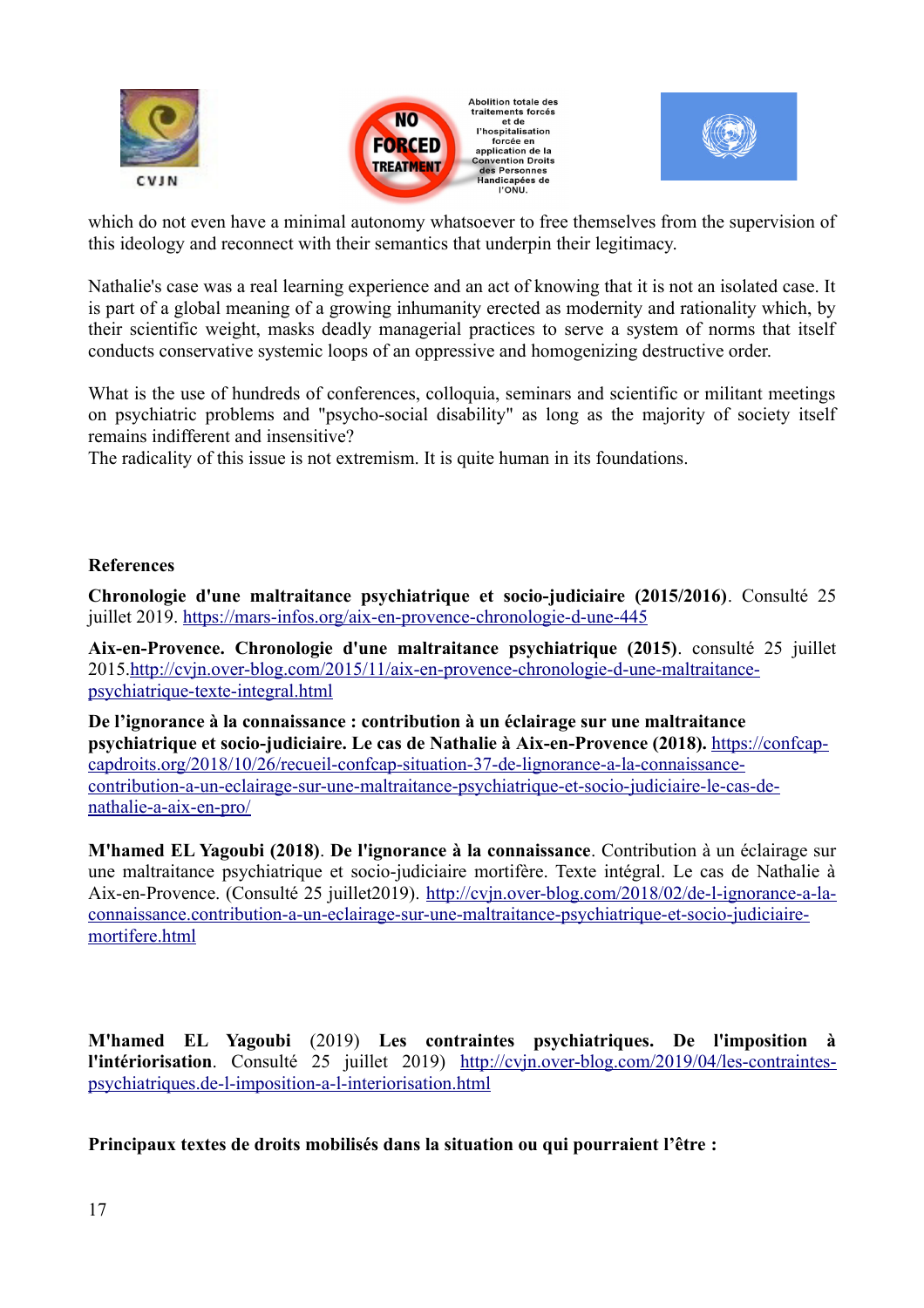





#### - [La CDPH-ONU](http://www.un.org/disabilities/documents/convention/convoptprot-f.pdf)

- [Rapport de la Contrôleure Générale des Lieux de Privation de Liberté \(2016\)](http://www.cglpl.fr/wp-content/uploads/2016/05/CGLPL_Rapport-isolement-et-contention_Dalloz.pdf)

 - [Observations préliminaires de la Rapporteuse spéciale sur les droits des personnes handicapées,](http://www.ohchr.org/FR/NewsEvents/Pages/DisplayNews.aspx?NewsID=22245&LangID=F)  [Mme Catalina Devandas-Aguilar au cours de sa visite en France, du 3 au 13 octobre 2017](http://www.ohchr.org/FR/NewsEvents/Pages/DisplayNews.aspx?NewsID=22245&LangID=F)

 - [Le rapport de la Cour des Comptes sur la protection juridique des majeurs publié le 04 octobre](http://www.ccomptes.fr/Accueil/Publications/Publications/La-protection-juridique-des-majeurs-une-reforme-ambitieuse-une-mise-en-aeuvre-defaillante)  [2016. Une réforme ambitieuse, une mise en œuvre défaillante](http://www.ccomptes.fr/Accueil/Publications/Publications/La-protection-juridique-des-majeurs-une-reforme-ambitieuse-une-mise-en-aeuvre-defaillante)

 - [Le rapport de Défenseur des droits sur la faiblesse et la complexité du système de protection](http://www.defenseurdesdroits.fr/sites/default/files/atoms/files/rapport-majeurs_vulnerables-v5-num.pdf) [publié le 29 septembre 2016.](http://www.defenseurdesdroits.fr/sites/default/files/atoms/files/rapport-majeurs_vulnerables-v5-num.pdf) La volonté du Défenseur des droits, qui est conscient de la complexité de ces questions et de la faiblesse des moyens des juridictions, est de provoquer une réflexion des pouvoirs publics permettant de préparer d'éventuels changements de principes qu'il recommande en conscience.

 - Rapport de la Rapporteuse spéciale sur les droits des personnes handicapées.Visite en France (2019). Consulté le 29 juillet 2019). [http://ap.ohchr.org/documents/dpage\\_e.aspx?](http://ap.ohchr.org/documents/dpage_e.aspx?si=A/HRC/40/54/Add.1)  $si=A/HRC/40/54/Add.1$ 

**\*\*\*\*\*\*\*\*\*\*\*\*\*\*\*\*\*\*\*\*\*\*\*\*\*\*\*\*\*\***

#### **Article 14 - Freedom and security of the person**

The political framework within which this article is interpreted in France's initial report is largely contaminated by the speech of 02 December 2008 by the former President of the Republic, who held the presidency from 2007 to 2012. Mr. Nicolas Sarkozy. The link to the speech: [https://www.collectifpsychiatrie.fr/?page\\_id=809\\_id=809](https://www.collectifpsychiatrie.fr/?page_id=809_id=809)\_

Despite the reforms enshrined in the law of 05 July 2011: RIGHTS OF PERSONS PURCHASING PSYCHIATRIC CARE, [https://www.legifrance.gouv.fr/affichTexte.do?](https://www.legifrance.gouv.fr/affichTexte.do?cidTexte=JORFTEXT00002799662) [cidTexte=JORFTEXT00002799662](https://www.legifrance.gouv.fr/affichTexte.do?cidTexte=JORFTEXT00002799662) which always remains accusatory of the patient treated as an object of care and not an actor in the health community, and despite its modification by law number 2013-869 of 27 September 2013 entitled: Strengthening of rights and guarantees granted to persons in psychiatric care without consent: [https://www.legifrance.gouv.fr/affichTexte.do?](https://www.legifrance.gouv.fr/affichTexte.do) the logic of security and the logic of total social control notoriously take precedence over the specific objectives of what care and treatment means.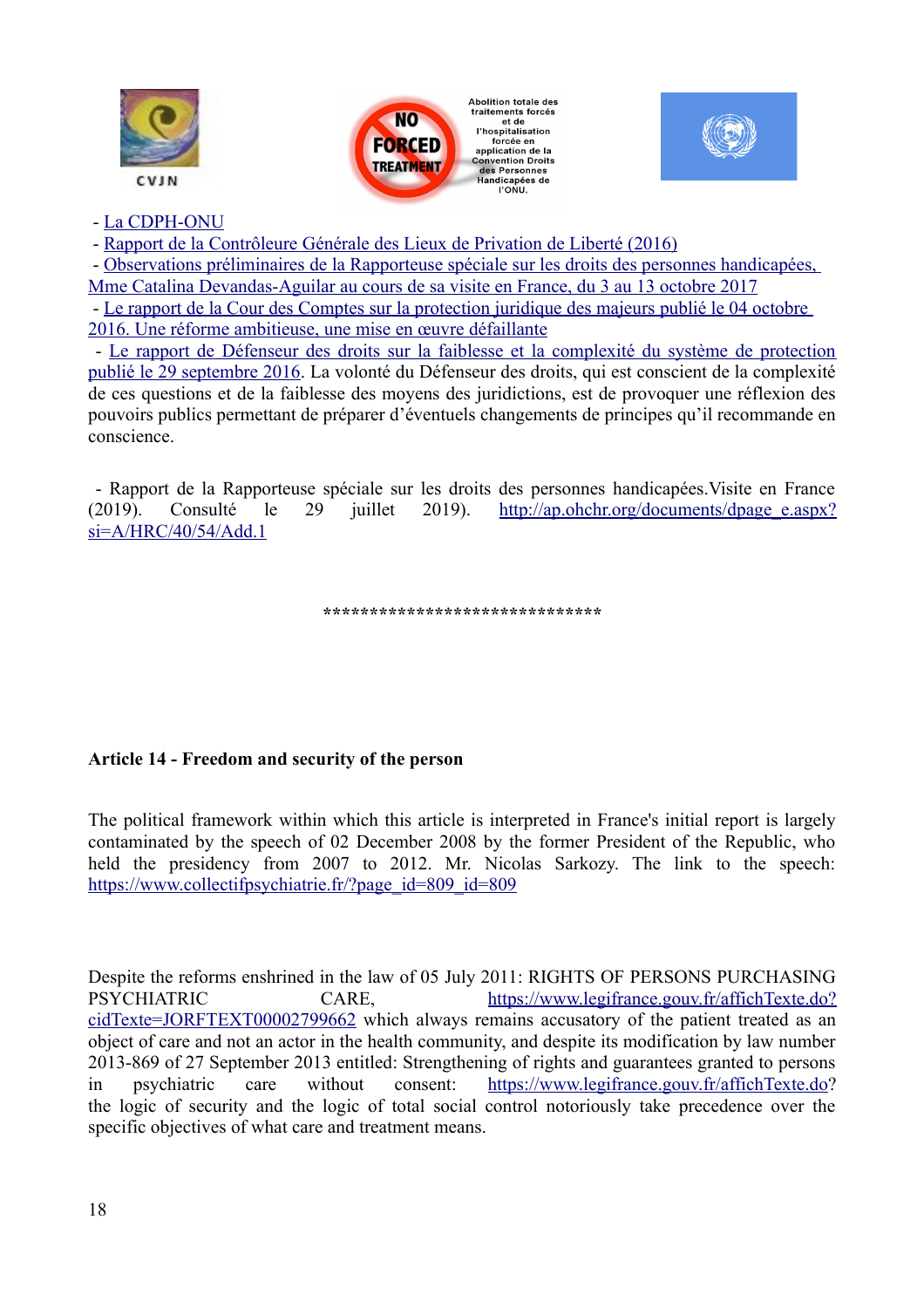





The abolition of the notion of hospitalisation without consent and its replacement by that of "care without consent" does not change in any way and in form and substance the link between psychiatry and the public authorities and their representatives. This is evidence of an ambiguity in this law. As a reminder, my partner was the victim of the measure of the prefectoral decision of involuntary hospitalization (hospitalisation d'office) from 18 October 2010 to 19 January 2011, concocted by the psychiatrist in a certificate of August 2018 and a false petition manufactured by people from the neighbourhood with malicious and unhealthy behaviour. This measure was followed by the outpatient treatment imposed until her death on 31 January 2014. All the more so, I alerted Mr Denys Robilard, deputy and Rapporteur of the Social Affairs Committee of the National Assembly, by an e-mail posted on his website on 28 December 2013 at 2:47 p.m., only 33 days before Nathalie's death, to ask him to intervene or make a gesture, however small it may be. No reaction. Supporting evidence, provided in the file of the two complaints and confirmed at the hearings on June 15, 2015.

#### **Recommendations**

1) Repeal of the law of 5 July 2011 and its consequences despite the reform of 27 September 2013 as reflected in the law of 2013-869.

2) Remind the Government of France that behind all forms of forced psychiatric hospitalisation and treatment without consent there are attacks on the psychological integrity of the person and human tragedies.

3) Remind the Government of France that these measures are against the principles of human rights and especially against the spirit of the UN CRPD.

4) Remind the Government of France that Nathalie died because of the unjustified measure of involuntary hospitalization (hospitalisation d'office) by decision of the Prefect from October 18, 2010 to January 19, 2011 and the care imposed until the last second of her survival on January 31, 2014. This measure is aggravated by its placing under a failing and dispossessing guardianship, despite alerts and reports at all levels of responsibility. Supporting evidence.

**5) Ask and put the question to France about the case of Nathalie, who died in inhuman conditions because of the measure of involuntary hospitalisation (hospitalisation d'office) by decision of the Prefect from 18 October 2010 to 19 January 2011, followed by the treatment imposed until her death on 31 January 2014 because of the treatments imposed and the unjustified amputations of her allowances and resources by the judicial representative. The certificate issued on 03 February 2014 by the Forensic Medicine Department of Marseille (Timone Hospital) is clear: Cause of death: "Respiratory failure due to drug loads". No consideration of physical health status. For more specific knowledge, see the document in this**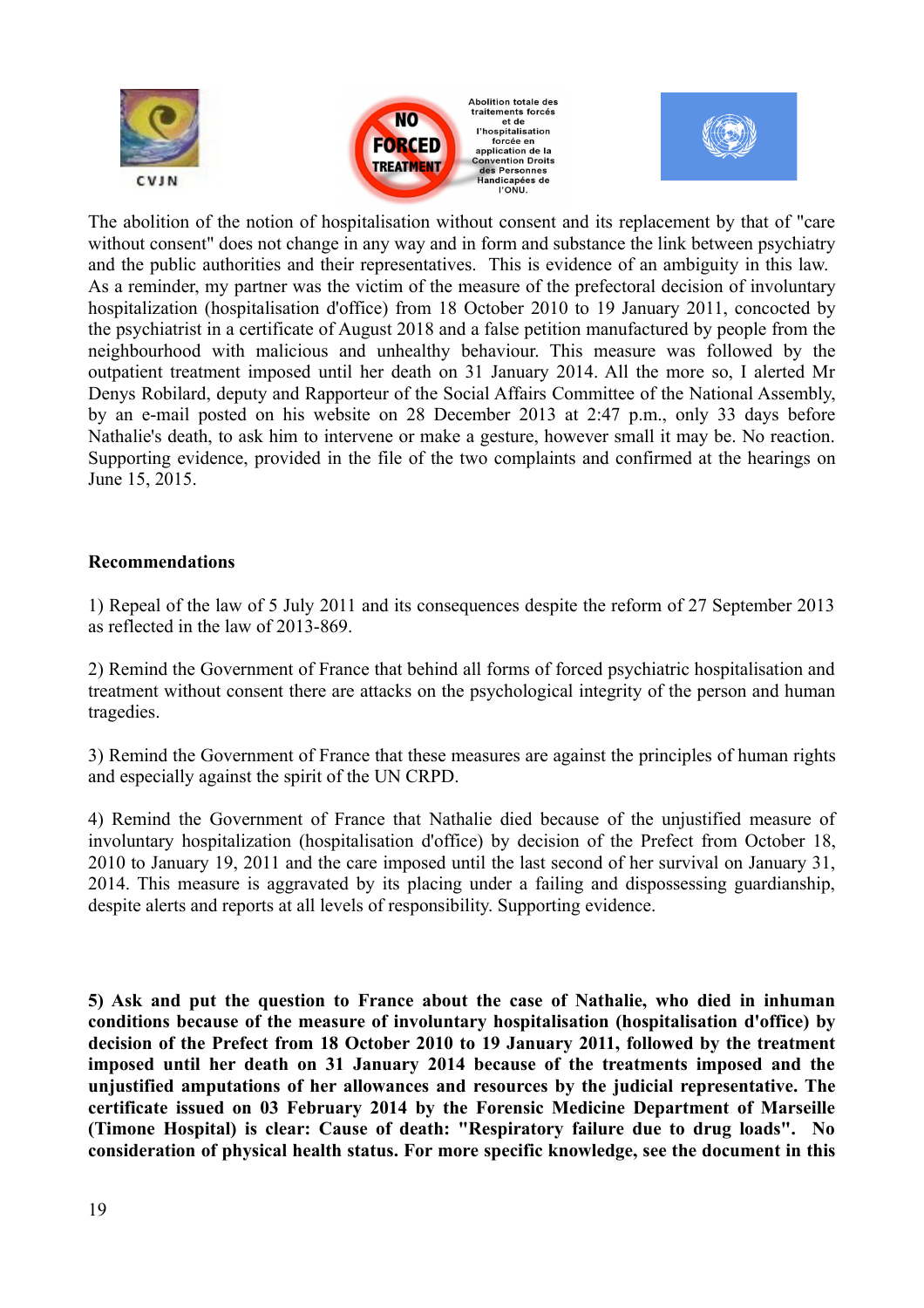





**link: [https://confcap-capdroits.org/2018/10/26/recueil-confcap-situation-37-de-lignorance-a-la](https://confcap-capdroits.org/2018/10/26/recueil-confcap-situation-37-de-lignorance-a-la-connaissance-contribution-a-un-eclairage-sur-une-maltraitance-psychiatrique-et-socio-judiciaire-le-cas-de-nathalie-a-aix-en-pro/)[connaissance-contribution-a-un-eclairage-sur-une-maltraitance-psychiatrique-et-socio](https://confcap-capdroits.org/2018/10/26/recueil-confcap-situation-37-de-lignorance-a-la-connaissance-contribution-a-un-eclairage-sur-une-maltraitance-psychiatrique-et-socio-judiciaire-le-cas-de-nathalie-a-aix-en-pro/)[judiciaire-le-cas-de-nathalie-a-aix-en-pro/](https://confcap-capdroits.org/2018/10/26/recueil-confcap-situation-37-de-lignorance-a-la-connaissance-contribution-a-un-eclairage-sur-une-maltraitance-psychiatrique-et-socio-judiciaire-le-cas-de-nathalie-a-aix-en-pro/)**

**\*\*\*\*\*\*\*\*\*\*\*\*\*\*\*\*\*\*\*\*\*\*\*\*\*\*\*\*\*\***

## **Article 16 - Right not to be subjected to exploitation, violence and abuse**

I have here a definition of abuse from the Council of Europe (1987):

"Any act or omission committed by a person (or group, if it affects the life, physical or psychological integrity, or freedom of another person (or group) or seriously compromises the development of his personality and/or harms his financial security."

#### [https://slideplayer.fr/slide/14174573/.](https://slideplayer.fr/slide/14174573/)

Another definition from the High Council on Public Health: "When we talk here about violence and abuse, what exactly are we talking about? In a first approach, let us say first of all that these are facts that are part of a relationship in which one of the protagonists exerts a force on another, and/or in a relationship of dependence, or even also in a relationship of protection as is an educational relationship but whose protection dimension has been denied or perverted. These are acts (or absences of acts) suffered by dependent and/or vulnerable persons. Different expressions are used: those of violence, abuse, or acts of abuse; those of domestic violence and institutional violence, domestic abuse and institutional abuse specify the scope; those of psychological abuse specify the nature of the abuse. If these expressions underline the wide scope in which they are used, the terms violence and abuse would seem at first sight to be interchangeable." : <https://www.hcsp.fr/explore.cgi/Accueil>

The initial report reduces the fight against ill-treatment to two mechanisms: 3977 and the ARS, while Article 16 of the CRPD is clear: "States Parties shall take all appropriate legislative, administrative, social, educational and other measures to protect persons with disabilities, both inside and outside their homes, from all forms of exploitation, violence and abuse, including their gender-based aspects. Pages 16 and 17.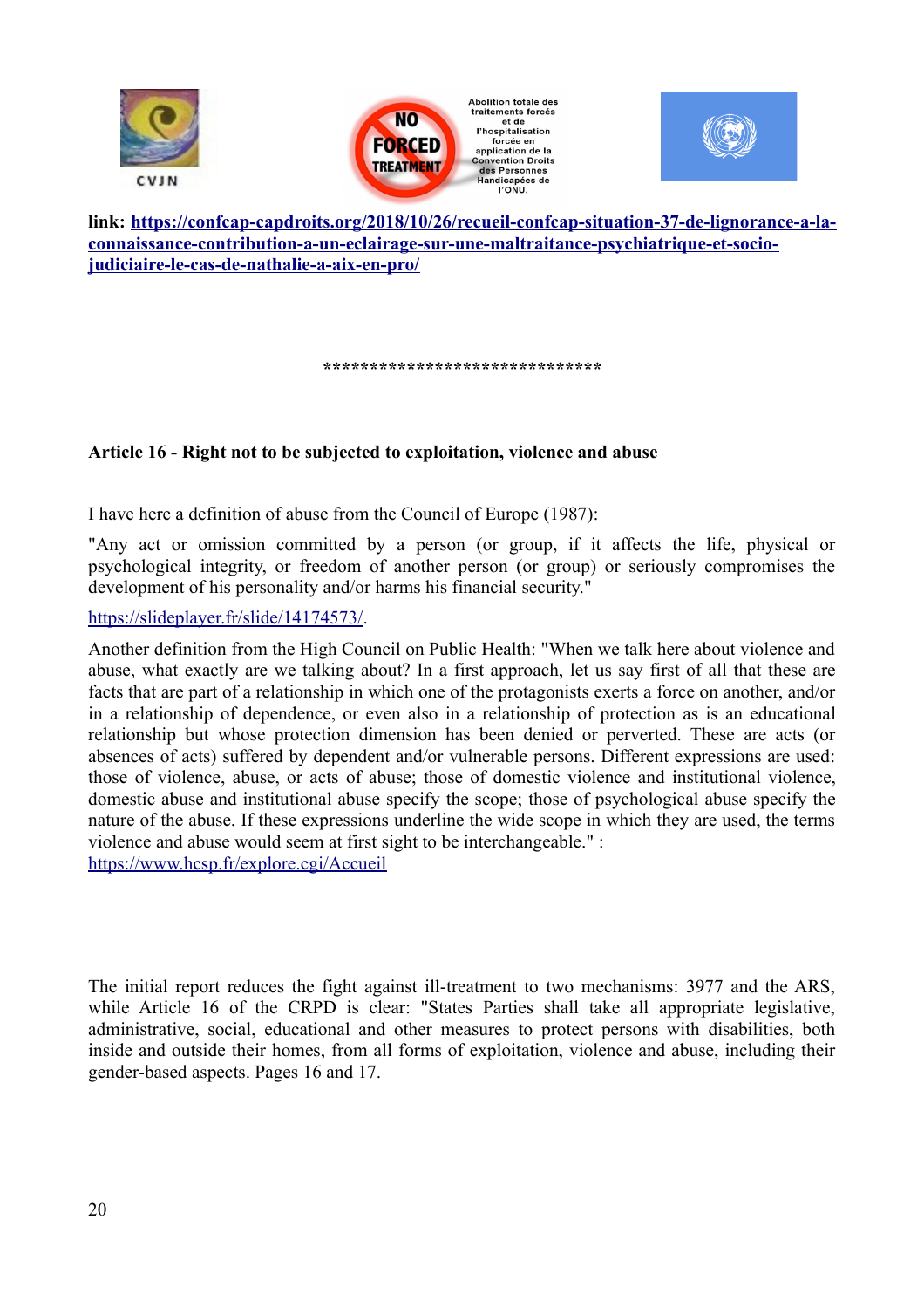





What is 3977? Simply put, a call centre under the Ministry of Solidarity and Health: [https://solidarites-sante.gouv.fr/affaires-sociales/personnes-agees/maltraitance-des-personnes](https://solidarites-sante.gouv.fr/affaires-sociales/personnes-agees/maltraitance-des-personnes-vulnerables/article/le-3977)[vulnerables/article/le-3977](https://solidarites-sante.gouv.fr/affaires-sociales/personnes-agees/maltraitance-des-personnes-vulnerables/article/le-3977)

This centre called ALMA (Allô Maltraitance Personnes âgées et Handicapées.). I have experienced this with the Marseille centre (ALMA 13) in the context of reporting, alerting and requesting intervention to reduce the extent of forms of abuse and psychiatric violence and the services of guardians) No positive feedback effects, however minimal. Supporting evidence.

What is the LRA? Agence régionale de santé (ARS) is a public administrative institution of the French State responsible for the implementation of health policy in its region. Created on April 1, 2010: [https://fr.wikipedia.org/wiki/Agence\\_r%C3%A9gionale\\_de\\_sant%C3%A9](https://fr.wikipedia.org/wiki/Agence_r%C3%A9gionale_de_sant%C3%A9)

Widely contested in its bureaucratic and managerial functioning. As a structure, it is based on two logics: Rationalization and management. Is it necessary? The answer is here:

"I need nurses, caregivers, stretchers for my service, I don't need a director, deputy director and ARS who will put indicators in me, people to monitor indicators and put indicators in again": <https://www.youtube.com/watch?v=G6SC1XUi6JA=G6SC1XUi6JA>

Abuse, ill-treatmnent and violence against people with disabilities in the psychiatric system in France are recognized and experienced on a daily basis despite reports, reports and alerts. They are serious symptoms of non-lawful areas, areas of hospital psychiatry and guardianship and curatorship.

The ARS (Regional Health Agency )is far from putting the fight against these facts on its real agenda. Otherwise, how can we explain the report I sent them on 14 March 2011 on acts of illtreatment and violence suffered by the victim until its total destruction on 31 January 2014? No reaction. Supporting evidence.

## **Recommendations**

1) To Register any act of institutional ill-treatment committed against persons with physical or psychosocial disabilities as a crime against humanity.

2) To end impunity for authors of abuse and violence in the psychiatric world

3) Put an end to the abuse of power by all services over psychiatrists.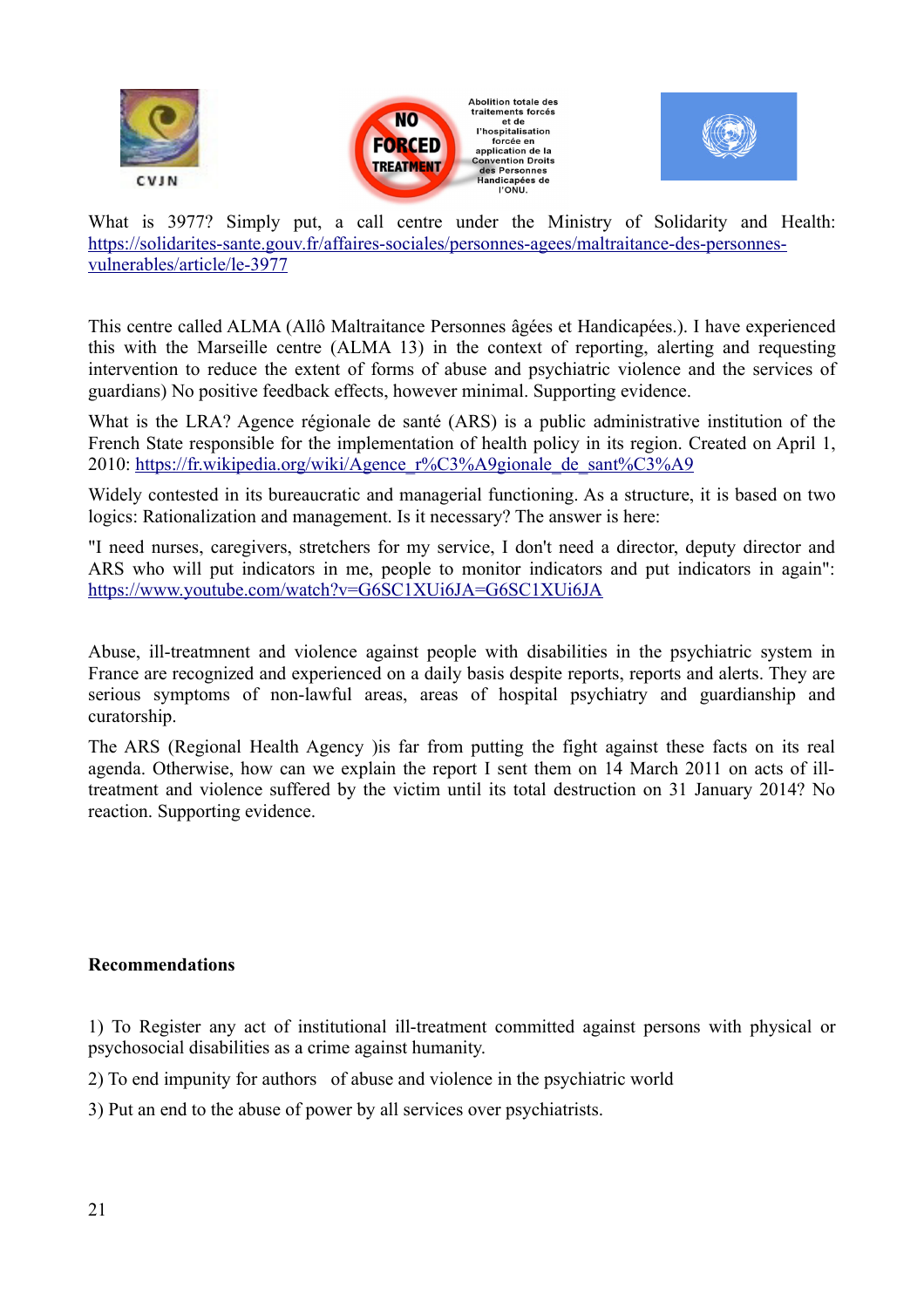





4)To treat objectively with complaints lodged by the persons concerned and their relatives against ill-treatment and violence. The case of the two complaints filed by Nathalie's companion on November 12, 2014 with sufficient evidence. No response to date, despite the hearing of 15 June 2015 at the judicial police department at the Aix-en-Provence police station, during which I reinforced these two complaints with other evidence, especially with a report of more than 30 pages and signed the minutes of proceedings.

5) Remind the Government of France that violence and psychiatric abuse of vulnerable people inexorably leads to the destruction of patients.

6) Remind the Government of France of the importance of activating "Articles 222-13 and 14 of the Criminal Code: violence against persons who are particularly vulnerable because of their age or physical or mental condition is particularly punishable".

7)Remind the Government of France of the urgent need to integrate psychiatrists into the sphere of law and human dignity.

8) Establish an observatory independent of any influence on the practices of abuse and violence.

9) Remind the Government of France that the plan to combat ill-treatment defined in the initial report on pages 27, 28 and 29 is obsolete. The so-called National Committee for Well-being, the mechanism of line 3977, the two information systems, PRISME and COMPLAINTS with monitoring software are not efficient despite ANESM's recommendations. The ARS (Regional Health Agency), the fight against abuse is its last concern. If not, how can we explain its silence on the grievances of the victims and their families? How can we explain the violent silence of the ARS PACA (Marseille) on the report I submitted to them on March 14, 2011 on the Nathalie case? It is not necessary to point out here that this bureaucratic agency is a source of questions rather than representations.

## **References**

**Aix : l'hôpital Montperrin au bord de la crise de nerfs. (**Consulté le 24 juillet) : [http://www.laprovence.com/article/sante/4847693/aix-lhopital-montperrin-au-bord-de-la-crise-de](http://www.laprovence.com/article/sante/4847693/aix-lhopital-montperrin-au-bord-de-la-crise-de-nerfs.html)[nerfs.html](http://www.laprovence.com/article/sante/4847693/aix-lhopital-montperrin-au-bord-de-la-crise-de-nerfs.html)

**M'hamed EL Yagoubi (2018). De l'ignorance à la connaissance. Contribution à un élairage sur une maltraitance psychiatrique et socio-judiciaire**. [http://cvjn.over-blog.com/2018/02/de-l](http://cvjn.over-blog.com/2018/02/de-l-ignorance-a-la-connaissance.contribution-a-un-eclairage-sur-une-maltraitance-psychiatrique-et-socio-judiciaire-mortifere.html)[ignorance-a-la-connaissance.contribution-a-un-eclairage-sur-une-maltraitance-psychiatrique-et](http://cvjn.over-blog.com/2018/02/de-l-ignorance-a-la-connaissance.contribution-a-un-eclairage-sur-une-maltraitance-psychiatrique-et-socio-judiciaire-mortifere.html)[socio-judiciaire-mortifere.html](http://cvjn.over-blog.com/2018/02/de-l-ignorance-a-la-connaissance.contribution-a-un-eclairage-sur-une-maltraitance-psychiatrique-et-socio-judiciaire-mortifere.html)

**M'hamed EL Yagoubi (2018).** [https://confcap-capdroits.org/2018/10/26/recueil-confcap-situation-](https://confcap-capdroits.org/2018/10/26/recueil-confcap-situation-37-de-lignorance-a-la-connaissance-contribution-a-un-eclairage-sur-une-maltraitance-psychiatrique-et-socio-judiciaire-le-cas-de-nathalie-a-aix-en-pro/)[37-de-lignorance-a-la-connaissance-contribution-a-un-eclairage-sur-une-maltraitance](https://confcap-capdroits.org/2018/10/26/recueil-confcap-situation-37-de-lignorance-a-la-connaissance-contribution-a-un-eclairage-sur-une-maltraitance-psychiatrique-et-socio-judiciaire-le-cas-de-nathalie-a-aix-en-pro/)[psychiatrique-et-socio-judiciaire-le-cas-de-nathalie-a-aix-en-pro/](https://confcap-capdroits.org/2018/10/26/recueil-confcap-situation-37-de-lignorance-a-la-connaissance-contribution-a-un-eclairage-sur-une-maltraitance-psychiatrique-et-socio-judiciaire-le-cas-de-nathalie-a-aix-en-pro/)

**M'hamed EL Yagoubi (2015). Chronologie d'une maltraitance psychiatrique et sociojudiciaire mortifère**.<https://mars-infos.org/aix-en-provence-chronologie-d-une-445>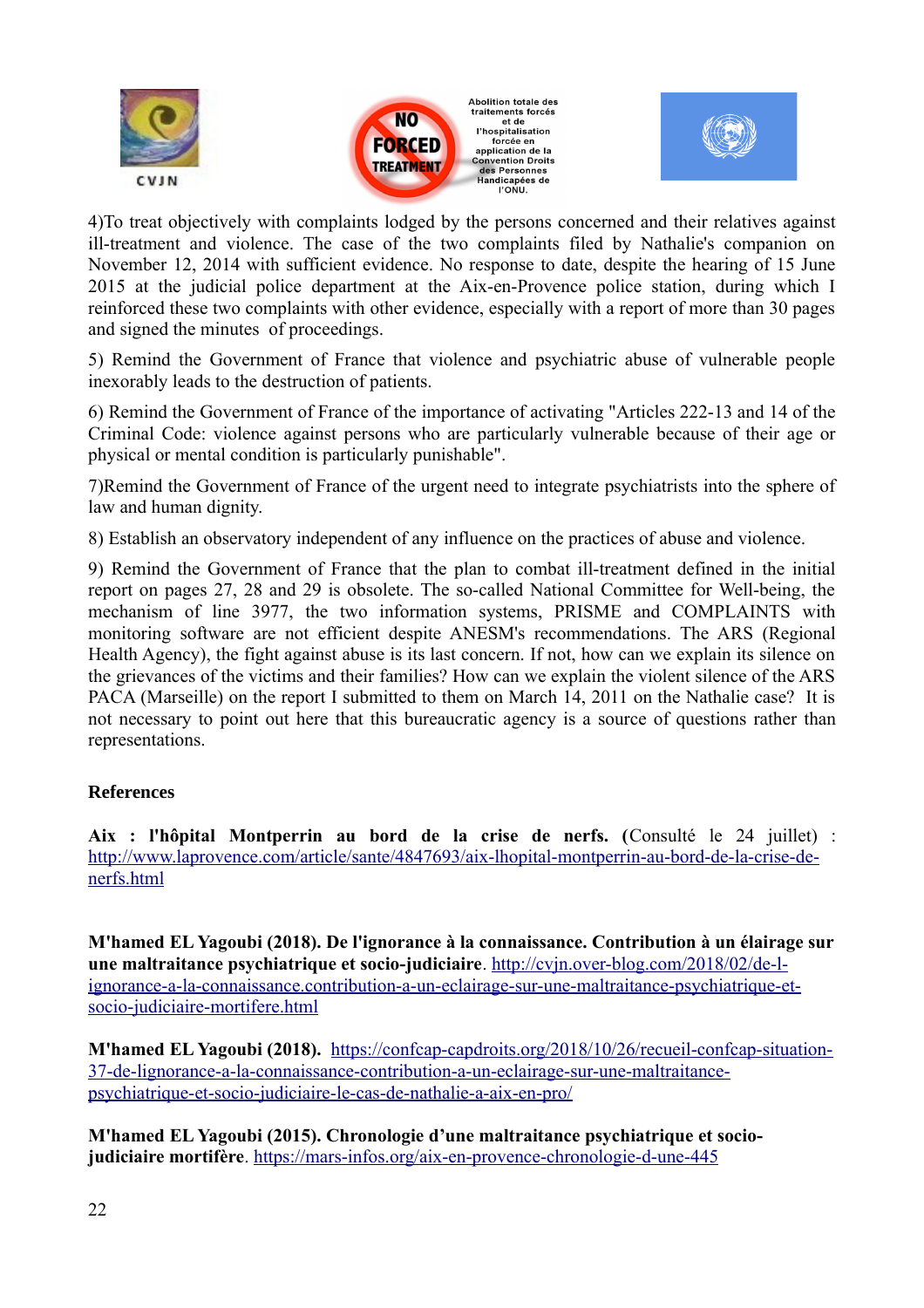





**Un nouveau rapport dénonce l'horreur des maltraitances en milieu psychiatrique (2018).**  Consulté 25 juillet 2019). [https://www.telerama.fr/monde/un-nouveau-rapport-denonce-lhorreur-des-maltraitances-en-milieu](https://www.telerama.fr/monde/un-nouveau-rapport-denonce-lhorreur-des-maltraitances-en-milieu-psychiatrique,n5507540.php)[psychiatrique,n5507540.php](https://www.telerama.fr/monde/un-nouveau-rapport-denonce-lhorreur-des-maltraitances-en-milieu-psychiatrique,n5507540.php)

**En psychiatrie, la déshumanisation à l'œuvre.** (Consulté 24 juillet 2019). [https://blogs.mediapart.fr/edition/contes-de-la-folie-ordinaire/article/070416/en-psychiatrie-la](https://blogs.mediapart.fr/edition/contes-de-la-folie-ordinaire/article/070416/en-psychiatrie-la-deshumanisation-l-oeuvre)[deshumanisation-l-oeuvre](https://blogs.mediapart.fr/edition/contes-de-la-folie-ordinaire/article/070416/en-psychiatrie-la-deshumanisation-l-oeuvre)

La psychiatrie, un secteur en état d'urgence. *(Consulté le 24 juillet 2019)*. [https://www.lemonde.fr/idees/article/2018/08/18/la-psychiatrie-un-secteur-en-etat-d](https://www.lemonde.fr/idees/article/2018/08/18/la-psychiatrie-un-secteur-en-etat-d-urgence_5343765_3232.html?xtmc=psychiatrie&xtcr=2)urgence 5343765 3232.html?xtmc=psychiatrie&xtcr=2

 **MALTRAITANCE», «USINE À VIEUX» : QUELLE DIGNITÉ POUR NOS ANCIENS ? - Ruffin, Fiat, Coquerel. (**Vidéo consulté 24 juillet 2019). [https://www.youtube.com/watch?](https://www.youtube.com/watch?v=AUWNRAxwXeo&feature=youtu.be) [v=AUWNRAxwXeo&feature=youtu.be](https://www.youtube.com/watch?v=AUWNRAxwXeo&feature=youtu.be)

**Des personnes sous tutelle sont mortes de faim dans leurs appartements. Le cas de Sylvie à Tourcoing n'est pas isolé**. (Consulté 24 juillet 2019) : [https://www.lavoixdunord.fr/20490/article/2016-07-06/deces-de-sylvie-velghe-tourcoing-gerald](https://www.lavoixdunord.fr/20490/article/2016-07-06/deces-de-sylvie-velghe-tourcoing-gerald-darmanin-demande-des-comptes)[darmanin-demande-des-comptes](https://www.lavoixdunord.fr/20490/article/2016-07-06/deces-de-sylvie-velghe-tourcoing-gerald-darmanin-demande-des-comptes)

**Le cas de Nathalie Dale à Aix-en-Provence**, malmenée et dépouillée par la curatrice par des mécanismes de l'amputation de ses maigres allocations AAH. [http://cvjn.over](http://cvjn.over-blog.com/2016/02/nathalie-texte-explicatif-cvjn.html)[blog.com/2016/02/nathalie-texte-explicatif-cvjn.html.](http://cvjn.over-blog.com/2016/02/nathalie-texte-explicatif-cvjn.html)

La tutrice détournait l'argent de la nonagénaire fortunée. (Consulté 24 juillet 2019). <https://www.lanouvellerepublique.fr/indre/la-tutrice-detournait-l-argent-de-la-nonagenaire-fortunee>

**Homicide par négligence et incompétence. Le cas de Florence Edaine** :(Consulté 24 juillet 2019). [https://www.forumpsy.net/t934-l-affaire-florence-edaine-decedee-a-l-hopital-psychiatrique](https://www.forumpsy.net/t934-l-affaire-florence-edaine-decedee-a-l-hopital-psychiatrique-roger-prevot-de-moisselles-95)[roger-prevot-de-moisselles-95](https://www.forumpsy.net/t934-l-affaire-florence-edaine-decedee-a-l-hopital-psychiatrique-roger-prevot-de-moisselles-95)

**Hôpital psychiatrique EPS Barthélémy Durand d'Etampes. Le témoignage d'Alex**. (Consulté 24 juillet 2019). [https://www.forumpsy.net/t1823-hopital-psychiatrique-eps-barthelemy-durand-d](https://www.forumpsy.net/t1823-hopital-psychiatrique-eps-barthelemy-durand-d-etampes-avis-et-temoignages?highlight=t%C3%A9moignages)[etampes-avis-et-temoignages?highlight=t%C3%A9moignages](https://www.forumpsy.net/t1823-hopital-psychiatrique-eps-barthelemy-durand-d-etampes-avis-et-temoignages?highlight=t%C3%A9moignages)

**M'hamed EL Yagoubi (2015)**. Quand les patients notent l'hôpital. (Consulté 24 juillet 2019). Rubrique commentaire. <http://www.faire-face.fr/2015/07/30/patients-note-hopital/>

**Stanislas Tomkiewicz** (1999). L'dolescence volée. Edtions Calmann-Levy.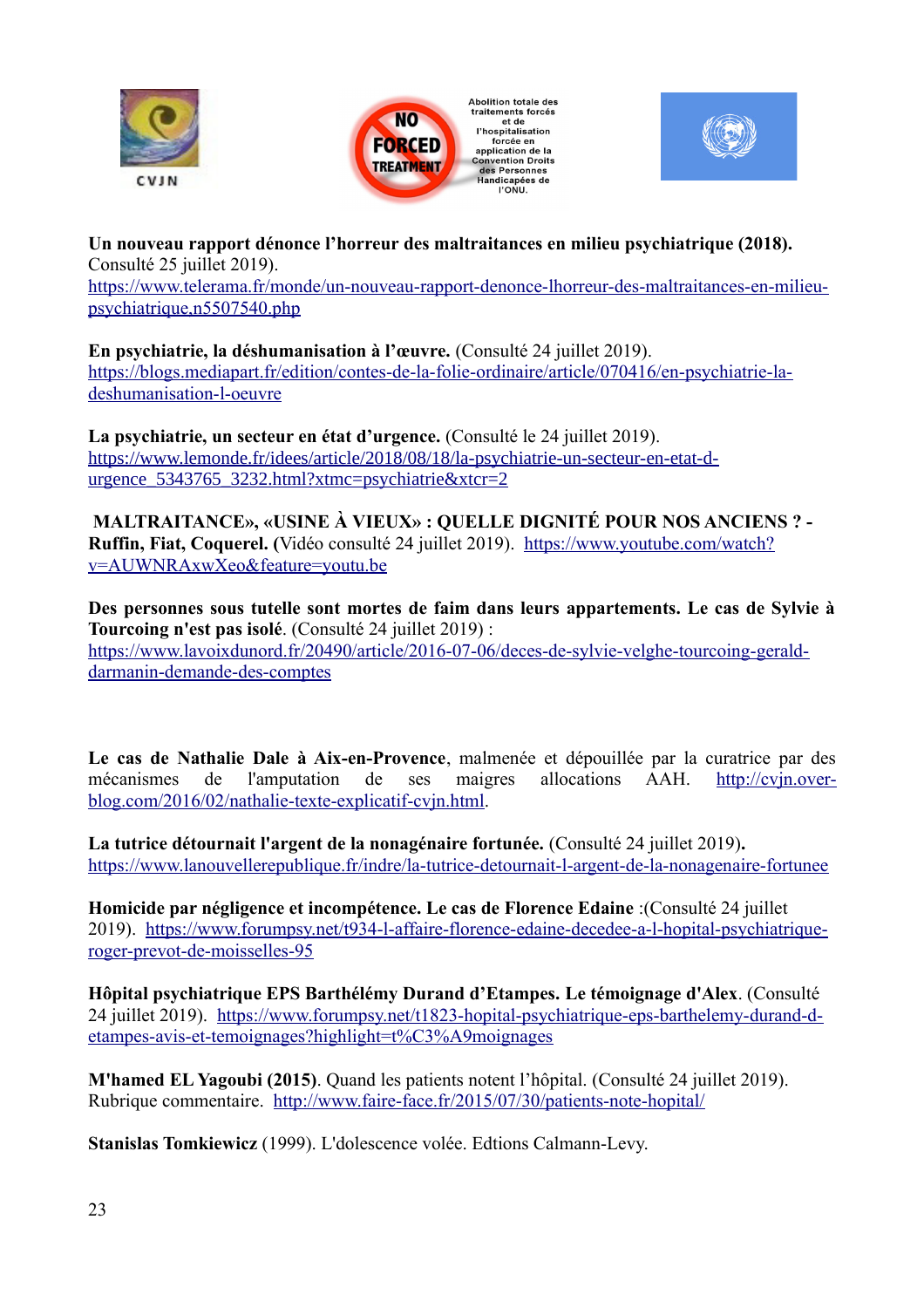





**Steven Pinker** (2000). Comment fonctionne l'esprit. Éditions. Odile Jacob

**Georges Balandier** (2001). Le Grand Système. Editions. Fayard

**Michel Crozier** (1998). La Crise de l'intellgence. Essai sur l'impuissance des élites à se réformer.. Editeur : Seuil. Pars. France.

 $at$  de

**Maela Paul** (2003). Ce qu'accompagner veut dire. Thèse soutenue en 2003. Nantes. <http://www.theses.fr/2003NANT3017>

**\*\*\*\*\*\*\*\*\*\*\*\*\*\*\*\*\*\*\*\*\*\*\*\*\*\*\*\*\*\***

## **Article 19 - Autonomy of life and inclusion in the community**

Article 19 of the CRPD clearly says in three points:

"States Parties to the present Convention recognize the right of all persons with disabilities to live in society, with the same freedom of choice as other persons, and shall take effective and appropriate measures to facilitate the full enjoyment of this right by persons with disabilities and their full integration and participation in society, including by ensuring that:

(a) Persons with disabilities have the opportunity to choose, on an equal basis with others, their place of residence and where and with whom they will live and that they are not obliged to live in a particular living environment.

(b) Persons with disabilities have access to a range of home, residential and other accompanying social services, including personal assistance necessary for their to enable them to live in and integrate into society and to prevent them from being isolated or segregated;

(c) Social services and facilities for the general population are made available to persons with disabilities on an equal basis with others and are adapted to their needs." Page 14.

Alain Ehrenberg (2009) looks at the interoperability of the notion of autonomy by saying: "whether it is a question of job search, couple life, education, ways of working, keeping healthy or... being sick (...), self-initiated action is the one that has both the most prestige and the most effectiveness today; it is the one (...) to which we attach the most value, whether it is acting effectively or choosing your life"

To say it briefly on what autonomy means, the National Centre for Textual Resources and Lexicals defines autonomy as: "The ability to determine oneself, to choose, to act freely".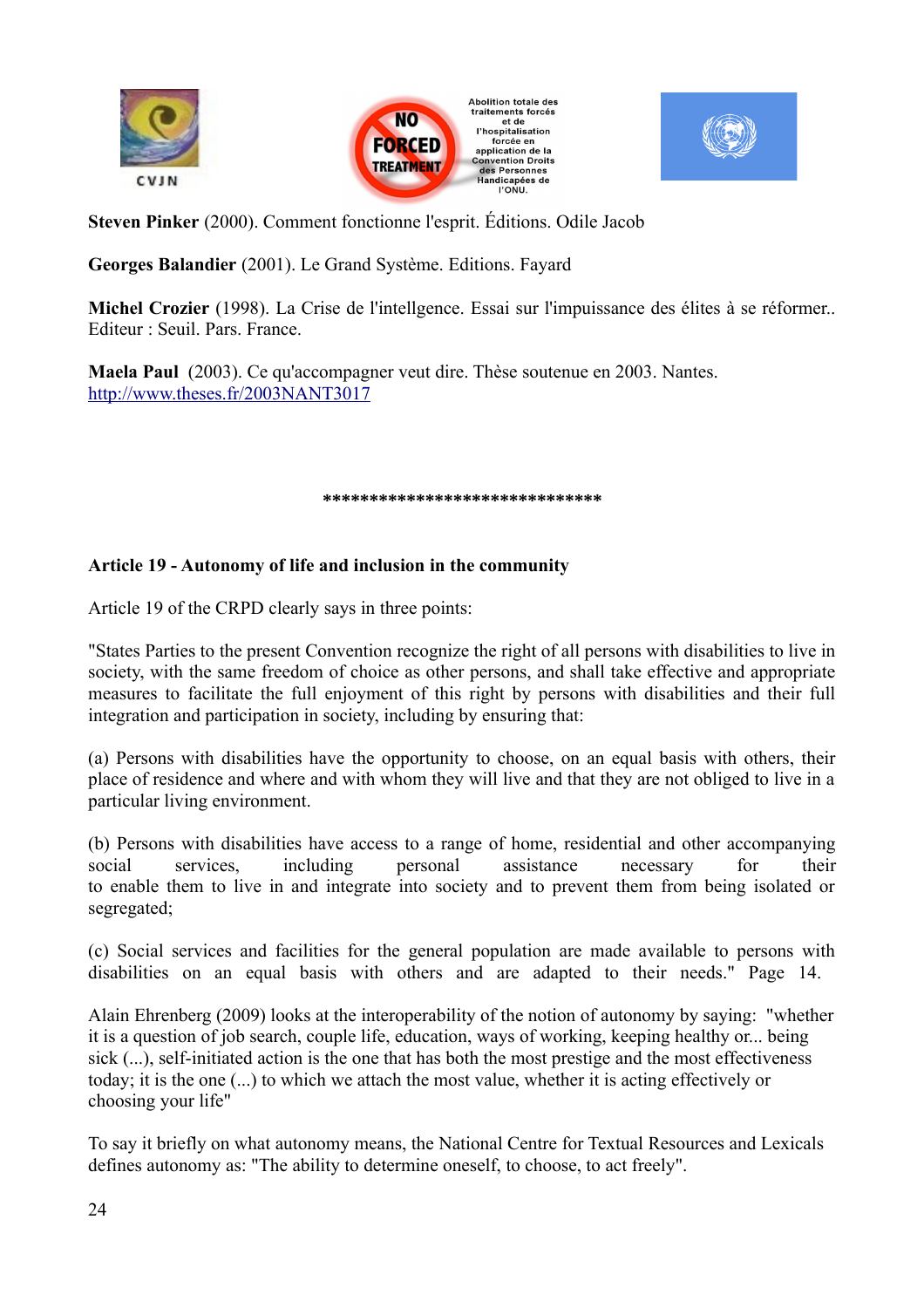





https://www.cnrtl.fr/definition/autonomie

The initial report of the Government of France devotes four pages to this article: from 29 to 32. It excels in the technicalization of the concept of autonomy and dissolves it in the compartmentalization of services to suggest that there is a real general policy oriented towards the needs of people with disabilities without specifying its variants, especially psychosocial disability and without defining need. What is need?

Cornelius Castoriadis (1975). "Man can only exist by defining himself each time as a set of corresponding needs and objects, but he always goes beyond these definitions, and if he exceeds them, it is because they come out of himself (...), that he makes them by making and making himself that no rational, natural or historical definition makes it possible to fix them once and for all".

In page 31 of the initial report, the expertise of the persons concerned and their relatives, nourished by the experiences in coping with it, is treated as an additional accessory: "Recognize the expertise resulting from the lived experience, which does not replace the competence of the professionals but which is cumulative. Peer emulation, peer support, peer training, peer conciliation, all these are opportunities to recognize, qualify and professionalize functions in an economic framework to be developed."

What is professional expertise in examining a complex and dynamic system such as the cognitive and mental functioning of a person in complex situations such as "psychosocial disability"? What is she professional about?

What is its reference paradigm?

I am referring here to Georges Balandier (2001) in the distinction between three figures of modern or postmodern time: The scientist, the intellectual and the expert. Intellectual who guides or enlightens is gone or transformed into an intellectual syststem (intellocrate). The scientist is in a situation of interpreting what results from applied knowledge and its effects. The expert is a man of influence, of discreet influence over political power, of influence, of influence, of the calculated impact of the communicators in his service, on public opinion.

The expertise of cognitive functioning and the competence of professionals in examining the complexity of mental processes are more likely to generate subjective judgments in most cases about a reality that is difficult to observe and identify as such: Intelligence and its multiple dimensions. "Intelligence organizes the world by organizing itself." Jean-Piaget (1937). Delachaux and Niestlé, 1937.

In addition, it generates the fundamental error in the sense defined by Lee Ross (1977). "Overdetermination of subjective judgments on objective conditions".

Experts and professionals of supposed psychosocial disability, called in the initial report of mental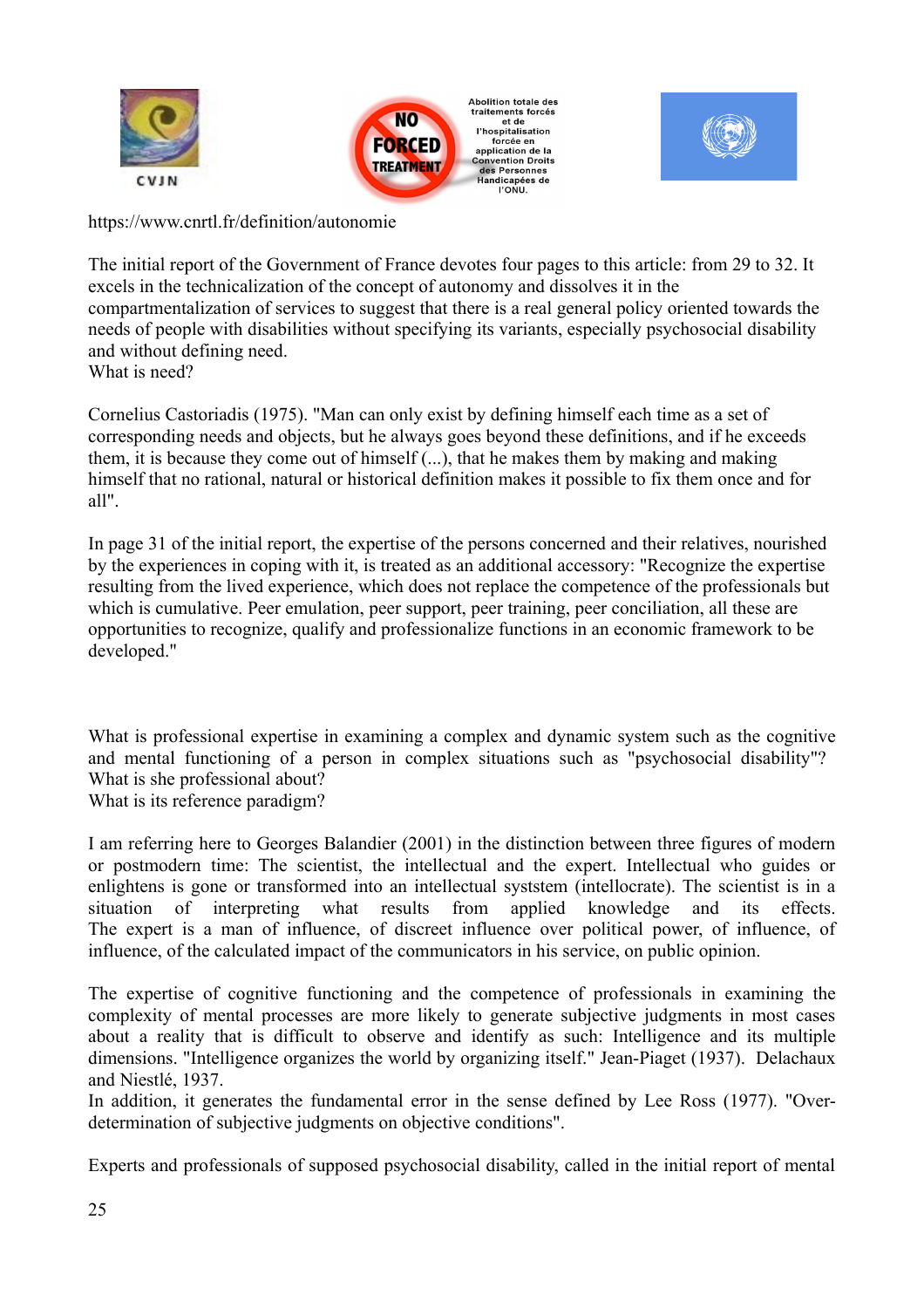





disability, excel in banter with mental processes, with the psychic and with the intelligence of people accused of mental disability. You don't play games with processes. Said Jean-Jacques Bonniol (1986/1996), my former director of research at the University of Provence, with whom I learned what it means to be a process and process evaluation. In most cases, the function and role of the expert and the professional in the mental processes of people with suspected mental disabilities are confused and lead to the intoxication of these processes.

Jeannette Pols (2014) emphasizes the knowledge of patients' experience in managing their suffering and also in managing the time of treatment, a knowledge that reveals autonomy and responsibility that is not recognized or valued in the health professional assessment system. <https://journals.sagepub.com/doi/abs/10.1177/0162243913504306?journalCode=sthd>

[https://www.sciencepresse.qc.ca/blogue/2014/10/21/savoir-patients-contribution-essentielle-reseau](https://www.sciencepresse.qc.ca/blogue/2014/10/21/savoir-patients-contribution-essentielle-reseau-sante)[sante](https://www.sciencepresse.qc.ca/blogue/2014/10/21/savoir-patients-contribution-essentielle-reseau-sante)

The initial report talks about the recognition, support and accompaniment of family carers (les aidants). Here, my experiences are heavy and indisputable in the approaches made to all the services concerned, and finally a simple sentence on the interpretation of Article 19: A communication considered to be reality. For several years, unceasing steps and calls have been made to all the services concerned and their consequences to ask all levels of the hierarchy for actions, however minimal they may be, to meet the basic needs of the victim, and to at least ease the pressure on my professional and social conditions. No reaction and no answer. https://marsinfos.org/aix-en-provence-chronologie-d-une-445

The initial report refers to access to housing. That's a lie. To request the necessity of changing the victim's place of residence, a hostile place and a source of harassment or even threat, I alerted and communicated reports to all the services concerned, especially the housing organisations in the city of Aix-en-Provence. No action and no response or action, no matter how small. A violent silence. Supporting evidence.

See the contribution of M'hamed EL Yagoubi to the 19th National Study Days: "Elected officials, public health and territory". Housing and Mental Health: Marseille 12 and 13 December 2017. Pages 126/127 and pages 268/269.

With regard to insertion or integration into working life, the structure of ESAT (Etablissement et service d'aide par le travail) https://www.service-public.fr/particuliers/vosdroits/F1654, it is well known in its practices of harassment, even sexual violence, far from appearing as isolated cases. [https://www.service-public.fr/particuliers/vosdroits/F1654\\_divers/2162511-20171103-bouches](https://www.service-public.fr/particuliers/vosdroits/F1654_divers/2162511-20171103-bouches-rhone-quinze-ans-prison-viol-deux-femmes-handicapees)[rhone-quinze-ans-prison-viol-deux-femmes-handicapees](https://www.service-public.fr/particuliers/vosdroits/F1654_divers/2162511-20171103-bouches-rhone-quinze-ans-prison-viol-deux-femmes-handicapees)

## **References**

**M'hamed EL Yagoubi (2015). Aidants d'un proche jusqu'à l'épuisement sur France 5.**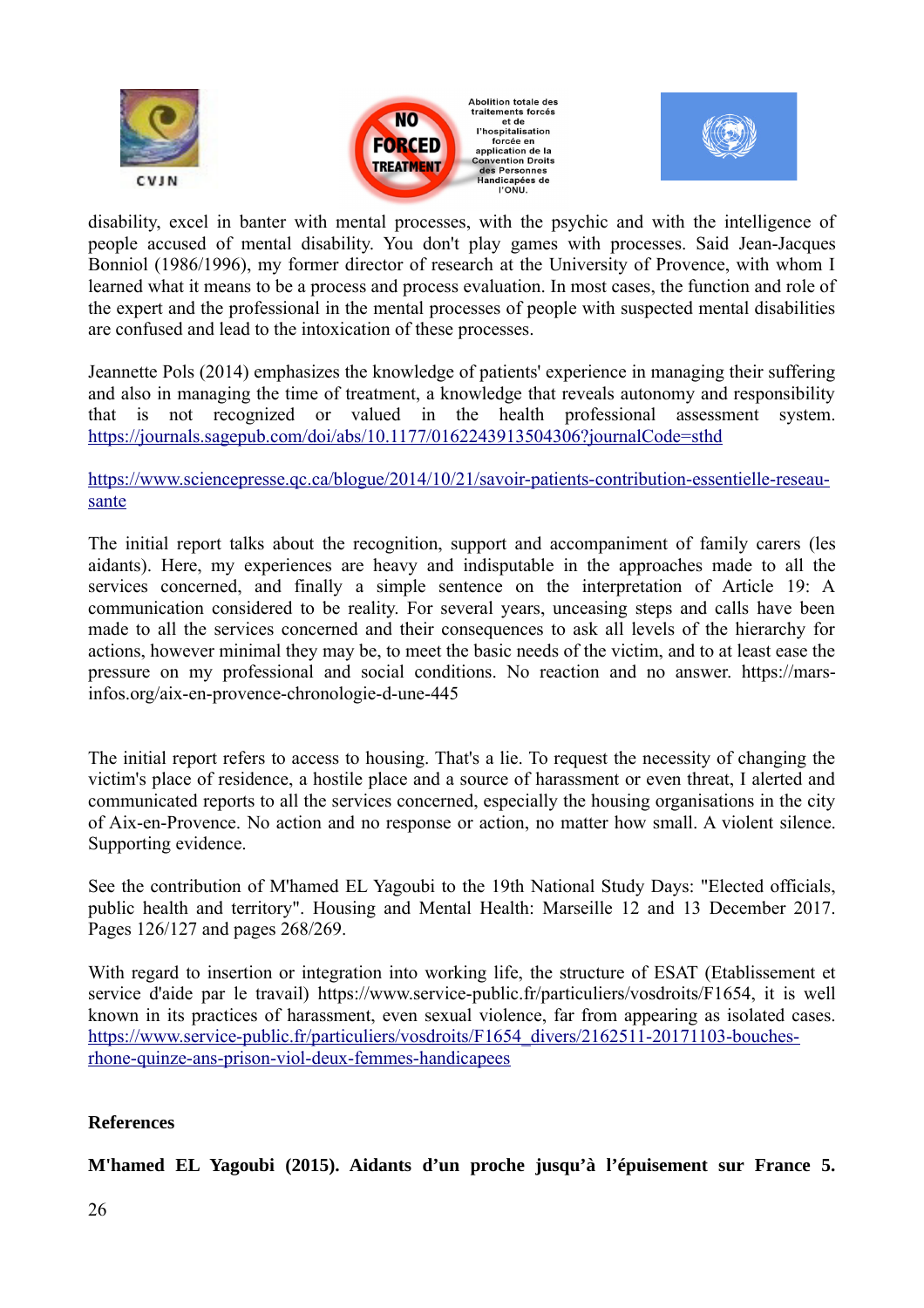





(Consulté 25 juillet 2019). Rubrique commentaire. [https://www.faire-face.fr/2015/11/03/aidants](https://www.faire-face.fr/2015/11/03/aidants-dun-proche-jusqua-lepuisement-sur-france-5/)[dun-proche-jusqua-lepuisement-sur-france-5/](https://www.faire-face.fr/2015/11/03/aidants-dun-proche-jusqua-lepuisement-sur-france-5/)

**Bouches-du-Rhône: Quinze ans de réclusion pour le viol de deux femmes handicapées (2017)**. (Consulté 25 juillet 2019) : [https://www.20minutes.fr/faits\\_divers/2162511-20171103-bouches](https://www.20minutes.fr/faits_divers/2162511-20171103-bouches-rhone-quinze-ans-prison-viol-deux-femmes-handicapees)[rhone-quinze-ans-prison-viol-deux-femmes-handicapees](https://www.20minutes.fr/faits_divers/2162511-20171103-bouches-rhone-quinze-ans-prison-viol-deux-femmes-handicapees)

«**On m'a expliqué qu'avec un parcours psy comme le mien, mon agresseur ne risquait rien**» (2019). Consulté 25 juillet 2019). [http://www.slate.fr/story/171756/difficulte-femmes-handicapees](http://www.slate.fr/story/171756/difficulte-femmes-handicapees-victimes-violences-sexistes-viol-justice-police)[victimes-violences-sexistes-viol-justice-police](http://www.slate.fr/story/171756/difficulte-femmes-handicapees-victimes-violences-sexistes-viol-justice-police)

Procès d'un aide-soignant accusé de viol sur des femmes handicapées (2018). Consulté 25 juillet 2019). [http://www.lefigaro.fr/flash-actu/2018/02/07/97001-20180207FILWWW00368-proces-d-un](http://www.lefigaro.fr/flash-actu/2018/02/07/97001-20180207FILWWW00368-proces-d-un-aide-soignant-accuse-de-viol-sur-des-femmes-handicapees.php)[aide-soignant-accuse-de-viol-sur-des-femmes-handicapees.php](http://www.lefigaro.fr/flash-actu/2018/02/07/97001-20180207FILWWW00368-proces-d-un-aide-soignant-accuse-de-viol-sur-des-femmes-handicapees.php)

**Violences sexuelles : les femmes handicapées en première ligne (2019)**. Consulté 25 juillet 2019). [https://www.allodocteurs.fr/se-soigner/violences/viol-agression-sexuelle/violences-sexuelles](https://www.allodocteurs.fr/se-soigner/violences/viol-agression-sexuelle/violences-sexuelles-les-femmes-handicapees-en-premiere-ligne_26923.html)[les-femmes-handicapees-en-premiere-ligne\\_26923.html](https://www.allodocteurs.fr/se-soigner/violences/viol-agression-sexuelle/violences-sexuelles-les-femmes-handicapees-en-premiere-ligne_26923.html)

**Alain Ehrenberg**. « La santé mentale : transformation de la société, transformation de la psychiatrie », *Dialogues de Descartes*, n° 3, mars 2009.

**Cornelius Castoriadis** (1975). L'institution imaginaire. Editions Seuil. Paris

**Ross, L**. (1977). The intuitive psychologist and his shortcomings: Distortions in the attribution process. In L. Berkowitz (Ed.), *Advances in experimental social psychology* (vol. 10). New York: Academic Press.

**Ross, L**. (1977). Le psychologue intuitif et ses faiblesses: Distorsions dans le processus d'attribution. Dans Berkowitz L. (Ed.), *Avancées dans la psychologie sociale expérimentale* (vol. 10). New York: Presse académique.

**Jean-Jacques Bonniol** (1986/1996). La passe ou l'impasse. Le formateur est un passeur. En question. Les Cahiers de l'année 1996. Cahier 1.

## **Recommendations**

1) Put an end to the compartmentalisation of services for people with disabilities

2) End or nevertheless, reduce the influence of expertise and professional in the pathologizing treatment of the intelligences of people with disabilities

3) Banish all stigmatizing and discriminatory designations relating to disability and its variants.

4) To restore the functioning of people with disabilities to optimal conditions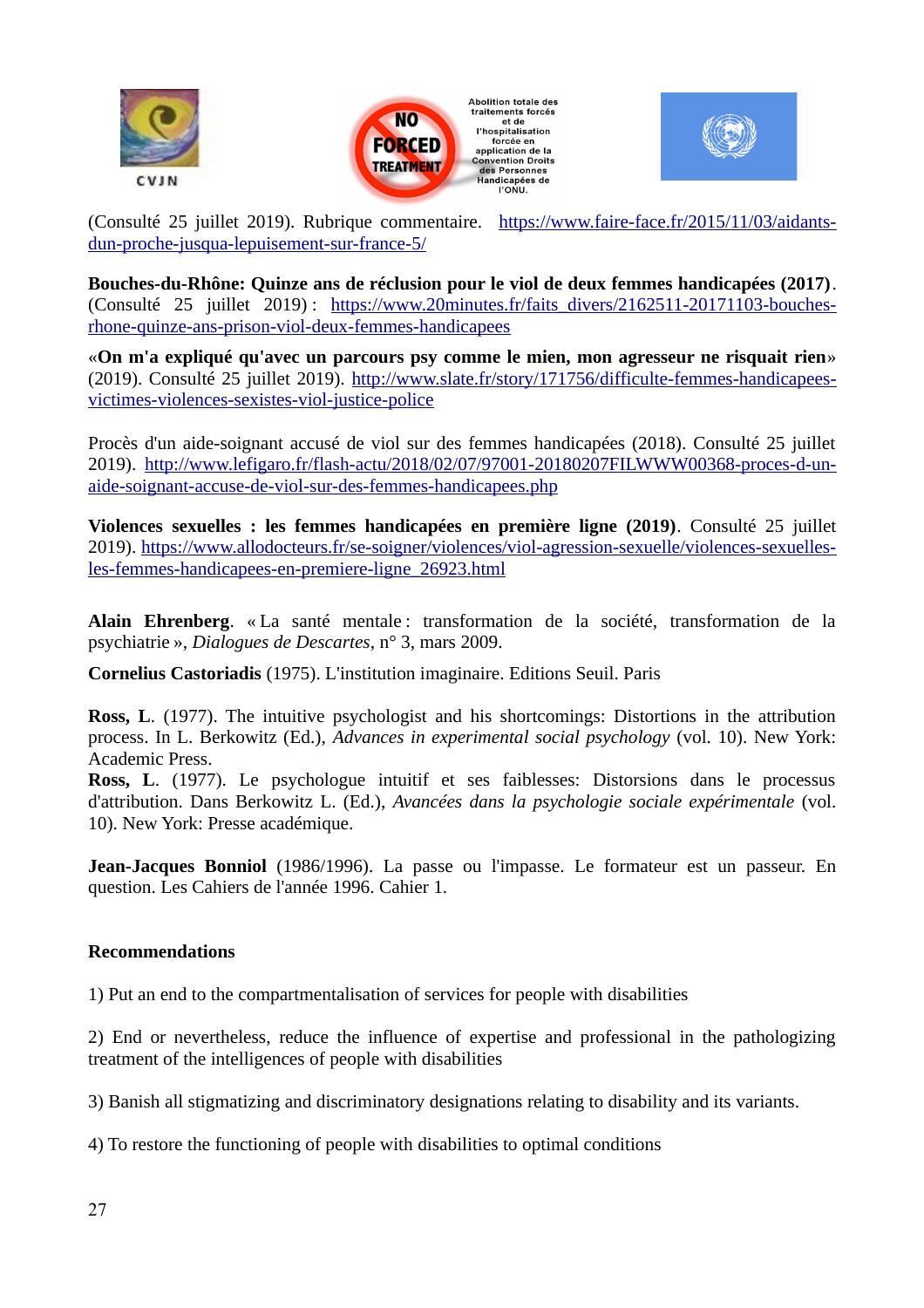





5) Act on the environment of people with disabilities to facilitate their physical and psychological expression

**6) Disable all "mental health" research that uses people in situations of psychological fragility for personal and professional interests. A form of abuse and violence disguised in professional researcher postures. This research, which is based on the ideology of innovation and social engineering, carries major risks for the people concerned. Because they have deactivated the precautionary and precautionary principle.**

7) Remind the Government of France of the massive abuses of associations that employ people with disabilities characterized by diversion and abuse of weakness.

**8) Remind the French government of the urgent need to deinstitutionalize the problem of disability.**

**9) Remind the Government of France of the need to motivate medical, social, psychological and political sciences to change their paradigm in the approach to disability so that it is based on human rights principles and the spirit of the UN CRPD. The urgency to reduce the intensity of the scientific reductionist approach to disability and to treat the facts of disability in terms of understanding and not of the mechanical explanation of the causal system.**

**10) Remind the Government of France of the need to integrate the issue of disability into an ecological vision that involves society as a whole and its superstructures. By putting the vulnerable at the heart of public policies, society re-humanizes itself and protects itself against the abuses of postmodern time. A strategic invention to make society is required.**

11) Remind the government of the need to review the system of representation of people with disabilities and to reduce the intensity of bureaucratic practices of certain associations that are far from representing the interests of the persons concerned. It is about creating a quality that has disappeared or that has never existed: TRUST. This is a spontaneous or acquired belief in the moral, emotional, social, professional... value of another person, which makes it impossible to imagine his betrayal, deception and incompetence. It is the mutual trust of citizens in each other that will make all particularisms accepted, hence the tolerance of expression and the necessary multifaceted mutual aid that leads to intergenerational and interplanetary solidarity.

## **References**

**Collectif Informel CDPH-ONU (2017)**. Lettre aux candidats engagés dans les élections présidentielles de 2017. Psychiatrie, tutelle et curatelle. Un système de violence institutionnelle caractérisé par des traitements dégradants et mortifères au nom des soins et par des abus au nom de la protection synonyme de dépossession. [http://cvjn.over-blog.com/2017/06/collectif-informel](http://cvjn.over-blog.com/2017/06/collectif-informel-cdph-onu.lettre-aux-candidats-engages-dans-les-elections-presidentielles-de-2017.html)[cdph-onu.lettre-aux-candidats-engages-dans-les-elections-presidentielles-de-2017.html](http://cvjn.over-blog.com/2017/06/collectif-informel-cdph-onu.lettre-aux-candidats-engages-dans-les-elections-presidentielles-de-2017.html)

#### **Psychiatrie**: **une alerte internationale est demandée sur la France.**

Audition d'associations d'usagers en santé mentale par Mme Catalina Devandas–Aguilar,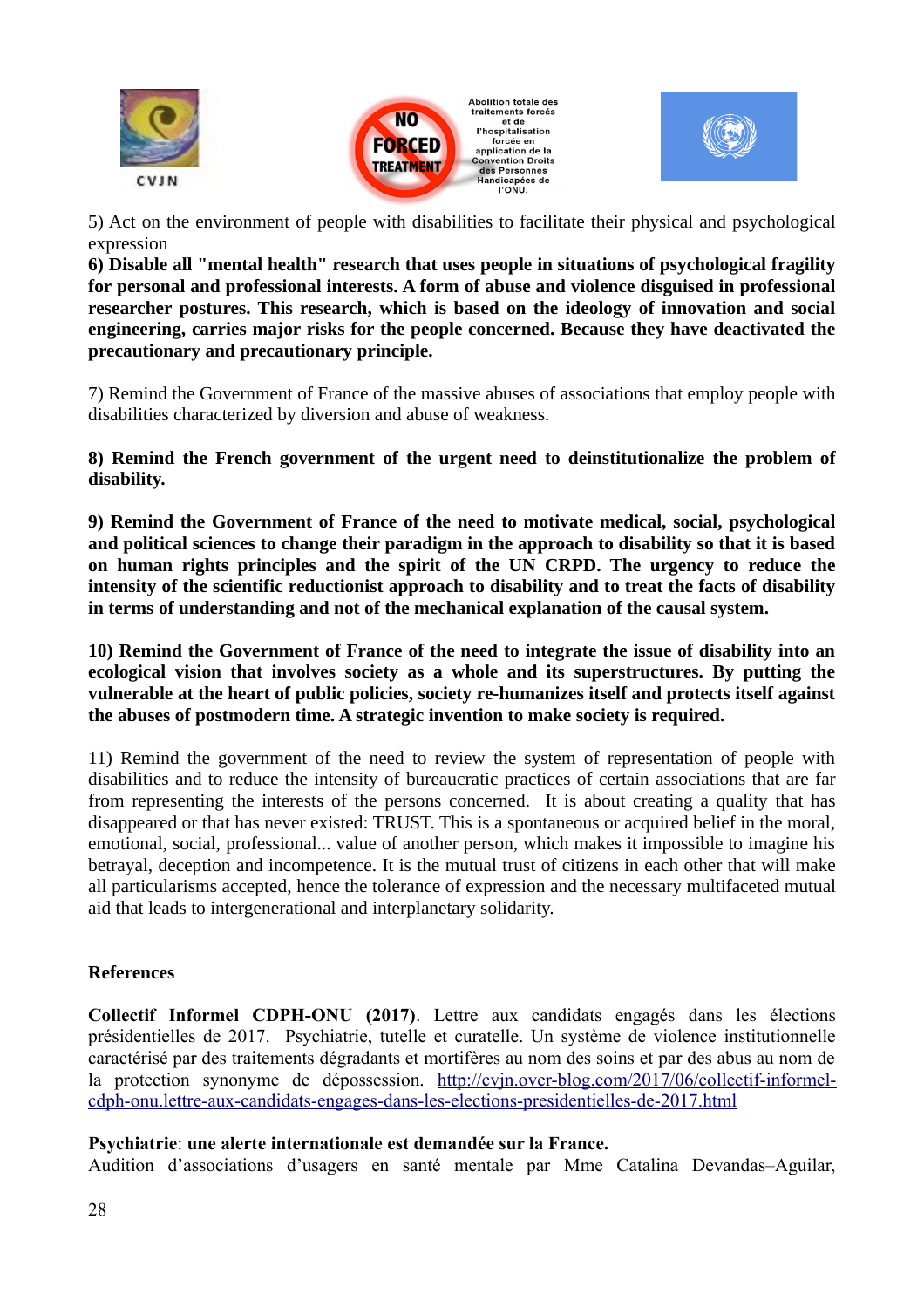





Rapporteure spéciale des Nations unies sur les droits des personnes handicapées, mercredi 4 octobre

# 2017. **MEDAPART, 08 octobre 2017**. Consulté 23 juillet 2017.

[https://blogs.mediapart.fr/edition/contes-de-la-folie-ordinaire/article/081017/psychiatrie-une-alerte](https://blogs.mediapart.fr/edition/contes-de-la-folie-ordinaire/article/081017/psychiatrie-une-alerte-internationale-est-demandee-sur-la-france)[internationale-est-demandee-sur-la-france](https://blogs.mediapart.fr/edition/contes-de-la-folie-ordinaire/article/081017/psychiatrie-une-alerte-internationale-est-demandee-sur-la-france)

M'hamed El Yagoubi. **Campagne pour soutenir l'Abolition totale des soins et de l'hospitalisation sans consentement en application de la CDPH de l'ONU**.

[https://absoluteprohibition.org/2016/03/18/mhamed-el-yagoubi-campagne-pour-soutenir-labolition](https://absoluteprohibition.org/2016/03/18/mhamed-el-yagoubi-campagne-pour-soutenir-labolition-totale-des-soins-et-de-lhospitalisation-sans-consentement-en-application-de-la-cdph-de-lonu/)[totale-des-soins-et-de-lhospitalisation-sans-consentement-en-application-de-la-cdph-de-lonu/](https://absoluteprohibition.org/2016/03/18/mhamed-el-yagoubi-campagne-pour-soutenir-labolition-totale-des-soins-et-de-lhospitalisation-sans-consentement-en-application-de-la-cdph-de-lonu/)

Collettivo Verità e Giustizia per Nathalie - Collectif Vérité et Justice pour Nathalie **Campagna per il sostegno dell'Abolizione totale dei trattamenti e dei ricoveri obbligatori, in applicazione del CRPD dell'ONU. Cobsukté le 23 juillet 2019.** <https://www.ilcappellaiomatto.org/2016/03/campagne-pour-soutenir-labolition.html>

**L'ARS de Marseille : mesure et pétition du 07 decembre 2017. Consulté 23 juillet 2019.** [https://www.20minutes.fr/sante/2196403-20180104-paca-ars-retro-pedale-apres-avoir-demande](https://www.20minutes.fr/sante/2196403-20180104-paca-ars-retro-pedale-apres-avoir-demande-aide-hopitaux-psychiatriques-expulser-papiers)[aide-hopitaux-psychiatriques-expulser-papiers](https://www.20minutes.fr/sante/2196403-20180104-paca-ars-retro-pedale-apres-avoir-demande-aide-hopitaux-psychiatriques-expulser-papiers)

**L'ARS-Paca demandait aux hôpitaux psychiatriques de coopérer à l'expulsion de sanspapiers. Consulté le 23 juillet 2019.** [https://france3-regions.francetvinfo.fr/provence-alpes-cote-d](https://france3-regions.francetvinfo.fr/provence-alpes-cote-d-azur/bouches-du-rhone/marseille/ars-paca-demandait-aux-hopitaux-psychiatriques-cooperer-expulsion-papiers-1395077.html)[azur/bouches-du-rhone/marseille/ars-paca-demandait-aux-hopitaux-psychiatriques-cooperer](https://france3-regions.francetvinfo.fr/provence-alpes-cote-d-azur/bouches-du-rhone/marseille/ars-paca-demandait-aux-hopitaux-psychiatriques-cooperer-expulsion-papiers-1395077.html)[expulsion-papiers-1395077.html](https://france3-regions.francetvinfo.fr/provence-alpes-cote-d-azur/bouches-du-rhone/marseille/ars-paca-demandait-aux-hopitaux-psychiatriques-cooperer-expulsion-papiers-1395077.html)

**Pour un regard construit et humain sur les faits psychiatriques. Droit de réponse**. [http://cvjn.over-blog.com/2018/01/pour-un-regard-construit-sur-les-faits-psychiatriques.droit-de](http://cvjn.over-blog.com/2018/01/pour-un-regard-construit-sur-les-faits-psychiatriques.droit-de-reponse.html)[reponse.html](http://cvjn.over-blog.com/2018/01/pour-un-regard-construit-sur-les-faits-psychiatriques.droit-de-reponse.html)

**Lutter contre les stigmatisations dont sont victimes les usagers de la psychiatrie.** Consulté 23 juillet 2019. [https://www.change.org/p/journal-la-provence-les-stigmatisations-dont-sont-victimes](https://www.change.org/p/journal-la-provence-les-stigmatisations-dont-sont-victimes-les-usagers-de-la-psychiatrie?recruiter=778687411&utm_source=share_petition&utm_medium=copylink&utm_campaign=share_petition&utm_term=share_petition)[les-usagers-de-la-psychiatrie?](https://www.change.org/p/journal-la-provence-les-stigmatisations-dont-sont-victimes-les-usagers-de-la-psychiatrie?recruiter=778687411&utm_source=share_petition&utm_medium=copylink&utm_campaign=share_petition&utm_term=share_petition)

recruiter=778687411&utm\_source=share\_petition&utm\_medium=copylink&utm\_campaign=share [petition&utm\\_term=share\\_petition](https://www.change.org/p/journal-la-provence-les-stigmatisations-dont-sont-victimes-les-usagers-de-la-psychiatrie?recruiter=778687411&utm_source=share_petition&utm_medium=copylink&utm_campaign=share_petition&utm_term=share_petition)

«**Barjots», «schizos»... les malades psychiatriques toujours stigmatisés. Consulté le 23 juillet 2019**.

[https://www.liberation.fr/france/2017/09/08/barjots-schizos-les-malades-psychiatriques-toujours](https://www.liberation.fr/france/2017/09/08/barjots-schizos-les-malades-psychiatriques-toujours-stigmatises_1594788)stigmatises 1594788

**PACA: L'ARS rétro-pédale après avoir demandé l'aide des hôpitaux psychiatriques pour expulser les sans-papiers (2017).** (Consulté 25 juillet 2019).

[https://www.20minutes.fr/sante/2196403-20180104-paca-ars-retro-pedale-apres-avoir-demande](https://www.20minutes.fr/sante/2196403-20180104-paca-ars-retro-pedale-apres-avoir-demande-aide-hopitaux-psychiatriques-expulser-papiers)[aide-hopitaux-psychiatriques-expulser-papiers](https://www.20minutes.fr/sante/2196403-20180104-paca-ars-retro-pedale-apres-avoir-demande-aide-hopitaux-psychiatriques-expulser-papiers)